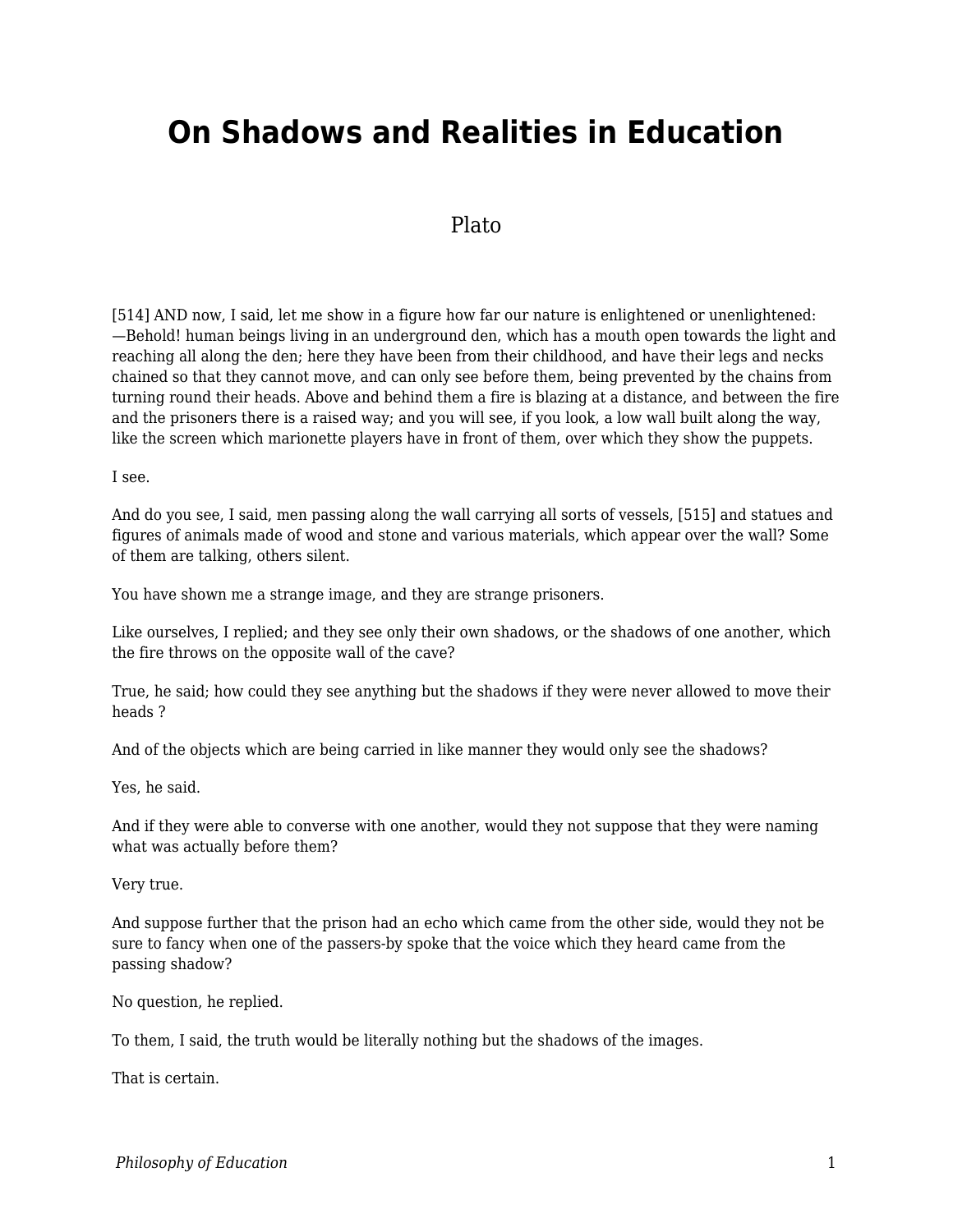And now look again, and see what will naturally follow if the prisoners are released and disabused of their error. At first, when any of them is liberated and compelled suddenly to stand up and turn his neck round and walk and look towards the light, he will suffer sharp pains; the glare will distress him, and he will be unable to see the realities of which in his former state he had seen the shadows; and then conceive some one saying to him, that what he saw before was an illusion, but that now, when he is approaching nearer to being and his eye is turned towards more real existence, he has a clearer vision— what will be his reply? And you may further imagine that his instructor is pointing to the objects as they pass and requiring him to name them—will he not be perplexed? Will he not fancy that the shadows which he formerly saw are truer than the objects which are now shown to him?

#### Far truer.

And if he is compelled to look straight at the light, will he not have a pain in his eyes which will make him turn away to take refuge in the objects of vision which he can see, and which he will conceive to be in reality clearer than the things which are now being shown to him?

#### True, he said.

And suppose once more, that he is reluctantly dragged up a steep and rugged ascent, and held fast until he is forced into the presence of the sun himself, [516] is he not likely to be pained and irritated? When he approaches the light his eyes will be dazzled, and he will not be able to see anything at all of what are now called realities.

Not all in a moment, he said.

He will require to grow accustomed to the sight of the upper world. And first he will see the shadows best, next the reflections of men and other objects in the water, and then the objects themselves; then he will gaze upon the light of the moon and the stars and the spangle heaven; and he will see the sky and the stars by night better than the sun or the light of the sun by day?

# Certainly.

Last of all he will be able to see the sun, and not mere reflections of him in the water, but he will see him in his own proper place, and not in another; and he will contemplate him as he is.

#### Certainly.

He will then proceed to argue that this is he who gives the season and the years, and is the guardian of all that is in the visible world, and in a certain way the cause of all things which he and his fellows have been accustomed to behold?

Clearly, he said, he would first see the sun and then reason about him.

And when he remembered his old habitation, and the wisdom of the den and his fellow prisoners, do you not suppose that he would felicitate himself on the change, and pity them?

#### Certainly, he would.

And if they were in the habit of conferring honors among themselves on those who were quickest to observe the passing shadows and to remark which of them went before, and which followed after, and which were together; and who were therefore best able to draw conclusions as to the future, do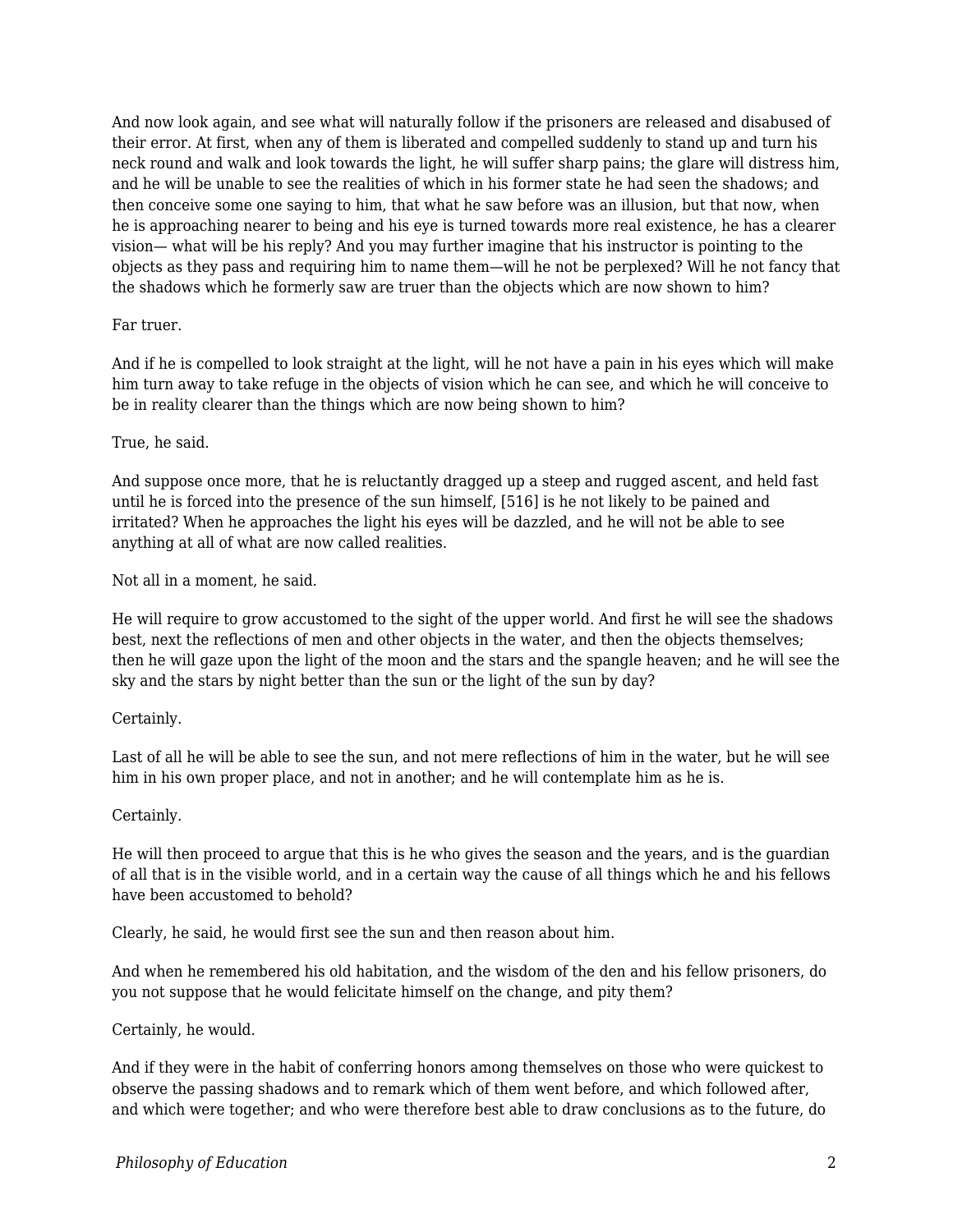you think that he would care for such honors and glories, or envy the possessors of them? Would he not say with Homer, "better to be the poor servant of a poor master," and to endure anything, rather than think as they do and live after their manner?

Yes, he said, I think that he would rather suffer anything than entertain these false notions and live in this miserable manner.

Imagine once more, I said, such an one coming suddenly out of the sun to be replaced in his old situation; would he not be certain to have his eyes full of darkness?

To be sure, he said.

And if there were a contest, and he had to compete in measuring the shadows with the prisoners who had never moved out of the [517] den, while his sight was still weak, and before his eyes had become steady (and the time which would be needed to acquire this new habit of sight might be very considerable), would he not be ridiculous? Men would say of him that up he went and down he came without his eyes, and that it was better not even to think of ascending; and if any one tried to loose another and lead him up to the light, let them only catch the offender, and they would put him to death.

## No question, he said.

This entire allegory, I said, you may now append, dear Glaucon, to the previous argument; the prisonhouse is the world of sight, the light of the fire is the sun, and you will not misapprehend me if you interpret the journey upwards to be the ascent of the soul into the intellectual world according to my poor belief, which, at your desire, I have expressed— whether rightly or wrongly God knows. But, whether true or false, my opinion is that in the world of knowledge the idea of good appears last of all, and is seen only with an effort; and, when seen, is also inferred to be the universal author of all things beautiful and right, parent of light and of the lord of light in this visible world, and the immediate source of reason and truth in the intellectual; and that this is the power upon which he who would act rationally either in public or private life must have his eye fixed.

I agree, he said, as far as I am able to understand you.

Moreover, I said, you must not wonder that those who attain to this beatific vision are unwilling to descend to human affairs; for their I souls are ever hastening into the upper world where they desire to dwell; which desire of theirs is very natural, if our allegory may be trusted.

Yes, very natural.

And is there anything surprising in one who passes from divine contemplations to the evil state of man, misbehaving himself in a ridiculous manner; if, while his eyes are blinking and before he has become accustomed to the surrounding darkness, he is compelled to fight in courts of law, or in other places, about the images or the shadows of images of justice, and is endeavoring to meet the conceptions of those who have never yet seen absolute justice?

Anything but surprising, he replied.

[518] Any one who has common sense will remember that the bewilderments of the eyes are of two kinds, and arise from two causes, either from coming out of the light or from going into the light,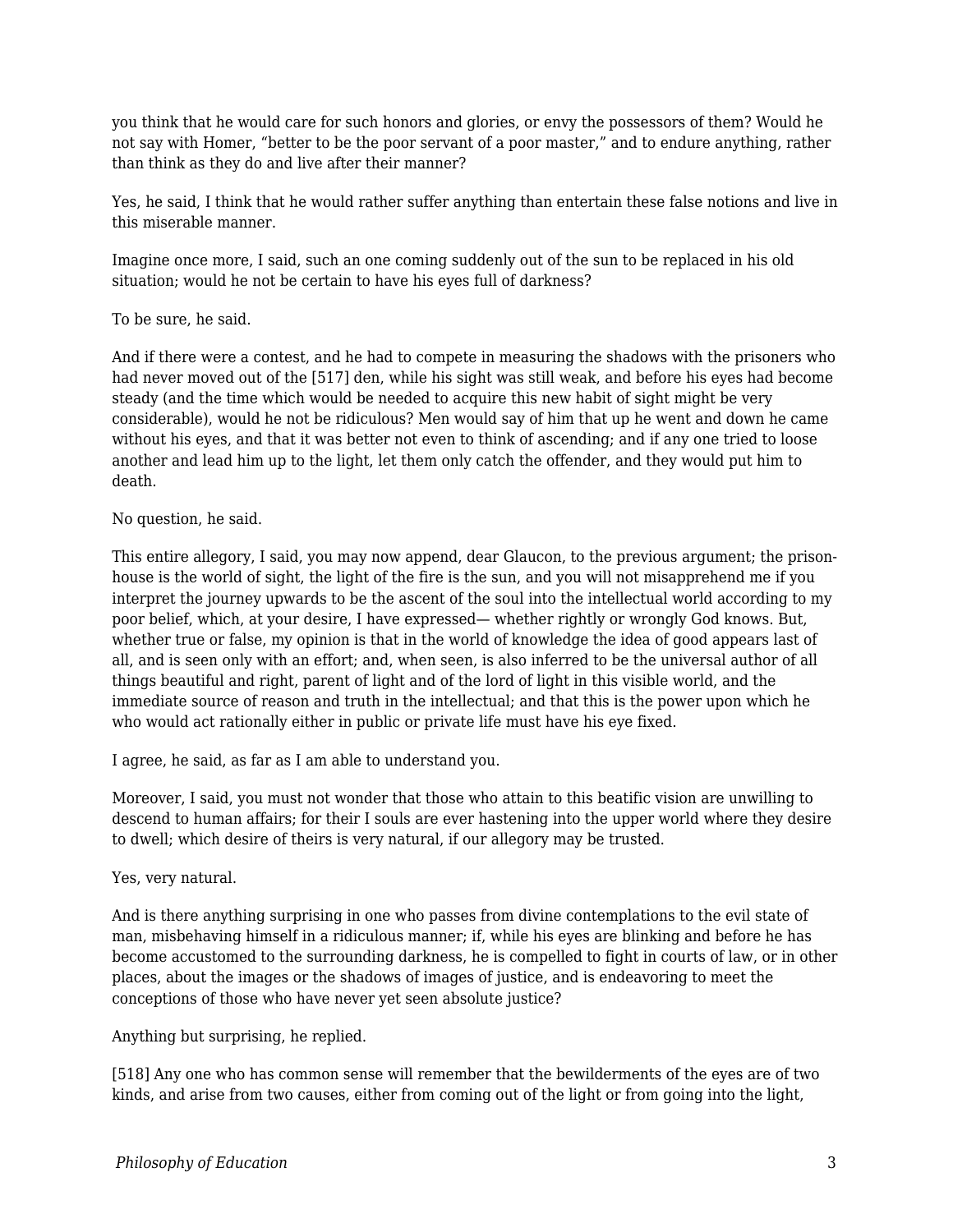which is true of the mind's eye, quite as much as of the bodily eye; and he who remembers this when he sees any one whose vision is perplexed and weak, will not be too ready to laugh; he will first ask whether that soul of man has come out of the brighter life, and is unable to see because unaccustomed to the dark, or having turned from darkness to the day is dazzled by excess of light. And he will count the one happy in his condition and state of being, and he will pity the other; or, if he have a mind to laugh at the soul which comes from below into the light, there will be more reason in this than in the laugh which greets him who returns from above out of the light into the den.

That, he said, is a very just distinction.

But then, if I am right, certain professors of education must be wrong when they say that they can put a knowledge into the soul which I was not there before, like sight into blind eyes.

They undoubtedly say this, he replied.

Whereas, our argument shows that the power and capacity of learning exists in the soul already; just as the eye was unable to turn from darkness to light without the whole body, so too the instrument of knowledge can only by the movement of the whole soul be turned from the world of becoming into that of being, and learn by degrees to endure the sight of being, and of the brightest and best of being, or in other words, of the good.

## Very true.

And must there not be some art which will effect conversion in the easiest and quickest manner; not implanting the faculty of sight, for that exists already, but has been turned in the wrong direction, and is looking away from the truth?

Yes, he said, such an art may be presumed.

And whereas the other so-called virtues of the soul seem to be akin to bodily qualities, for even when they are not originally innate they can be implanted later by habit and exercise, the virtue of wisdom more than anything else contains a divine element which always remains, and by this conversion is rendered useful and profitable; [519] or, on the other hand, hurtful and useless. Did you never observe the narrow intelligence flashing from the keen eye of a clever rogue— how eager he is, how clearly his paltry soul sees the way to his end; he is the reverse of blind, but his keen eye-sight is forced into the service of evil, and he is mischievous in proportion to his cleverness?

Very true, he said.

But what if there had been a circumcision of such natures in the days of their youth, and they had been severed from those sensual pleasures, such as eating and drinking, which, like leaden weights, were attached to them at their birth, and which drag them down and turn the vision of their souls upon the things that are below— if, I say, they had been released from these impediments and turned in the opposite direction, the very same faculty in them would have seen the truth as keenly as they see what their eyes are turned to now.

# Very likely.

Yes, I said; and there is another thing which is likely, or rather a necessary inference from what has preceded, that neither the uneducated and uninformed of the truth, nor yet those who never make an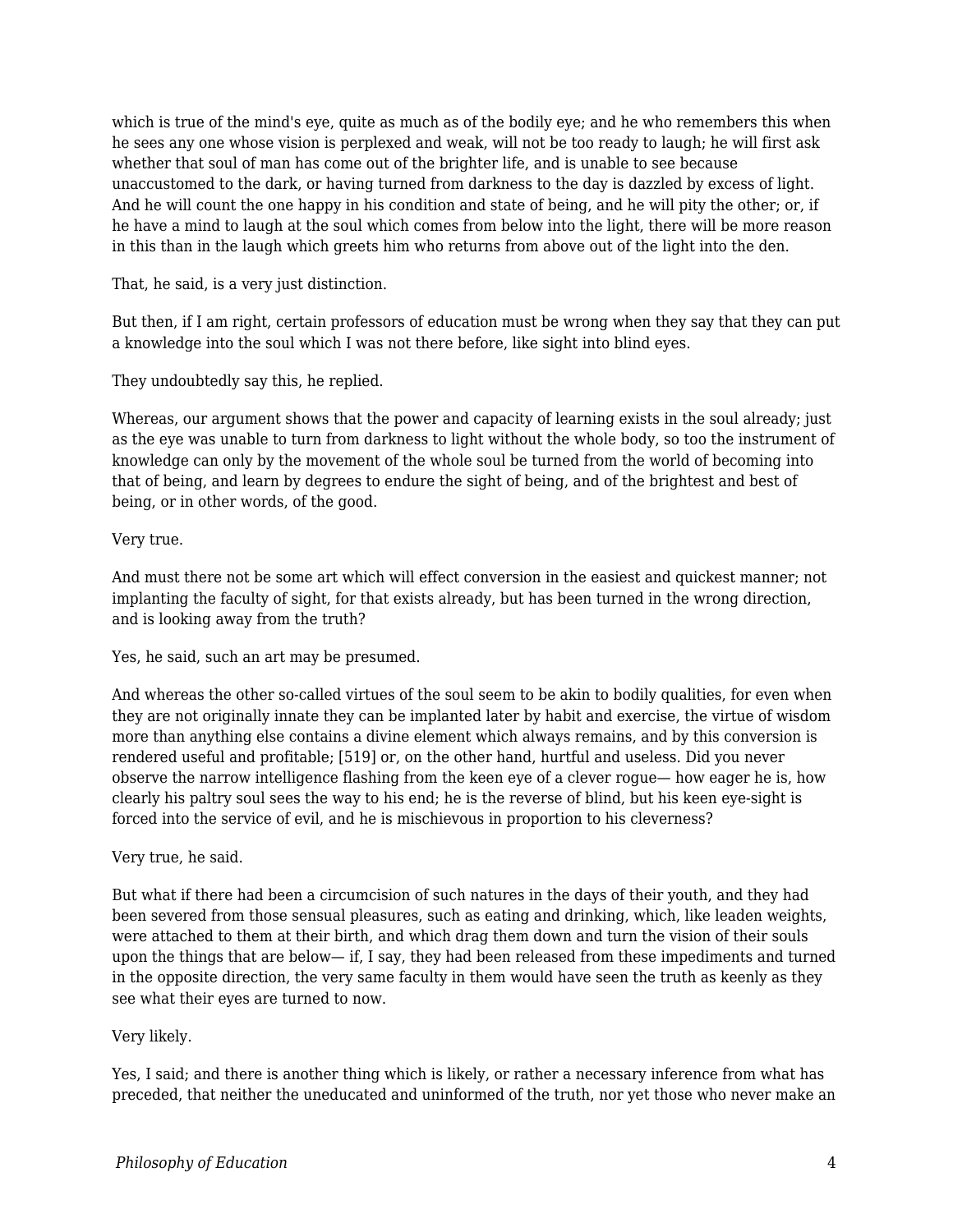end of their education, will be able ministers of State; not the former, because they have no single aim of duty which is the rule of all their actions, private as well as public; nor the latter, because they will not act at all except upon compulsion, fancying that they are already dwelling apart in the islands of the blest.

## Very true, he replied.

Then, I said, the business of us who are the founders of the State will be to compel the best minds to attain that knowledge which we have already shown to be the greatest of all-- they must continue to ascend until they arrive at the good; but when they have ascended and seen enough we must not allow them to do as they do now.

## What do you mean?

I mean that they remain in the upper world: but this must not be allowed; they must be made to descend again among the prisoners in the den, and partake of their labors and honors whether they are worth having or not.

But is not this unjust? he said; ought we to give them a worse life, when they might have a better?

You have again forgotten, my friend, I said, the intention of the legislator, who did not aim at making any one class in the State happy above the rest; the happiness was to be in the whole State, and he held the citizens together by persuasion and necessity, making them benefactors of the State, [520] and therefore benefactors of one another; to this end he created them, not to please themselves, but to be his instruments in binding up the State.

# True, he said, I had forgotten.

Observe Glaucon, that there will be no injustice in compelling our philosophers to have a care and providence of others; we shall explain to them that in others States, men of their class are not obliged to share in the toils of politics; and this is reasonable, for they grow up at their own sweet will, and the government would rather not have them. Being self taught, they cannot expect be expected to show any gratitude for a culture which they have never received. But we have brought you into the world to be rulers of the hive, kings of yourselves and of the other citizens, and have educated you far better and more perfectly than they have been educated and you are better able to share in the double duty. Wherefore each of you, when his turn comes, must go to the general under-ground abode, and get the habit of seeing in the dark. When you have acquired the habit, you will see ten thousand times better than the inhabitants of the den, and you will know what the several images are, and what they represent because you have seen the beautiful and just and good in their truth. And thus our State which is also yours will be a reality, and not dream only, and will be administered in a spirit unlike that of other States, in which men fight with one another about shadows only and are distracted in the struggle for power, which in their eyes is a great good. Whereas the truth is that the State in which the rulers are most reluctant to govern is always the best and most quietly governed, and the State in which they are most eager, the worst.

# Quite true, he replied.

And will our pupils, when they hear this, refuse to take their turn at the toils of State, when they are allowed to spend the greater part of their time with one another in the heavenly light?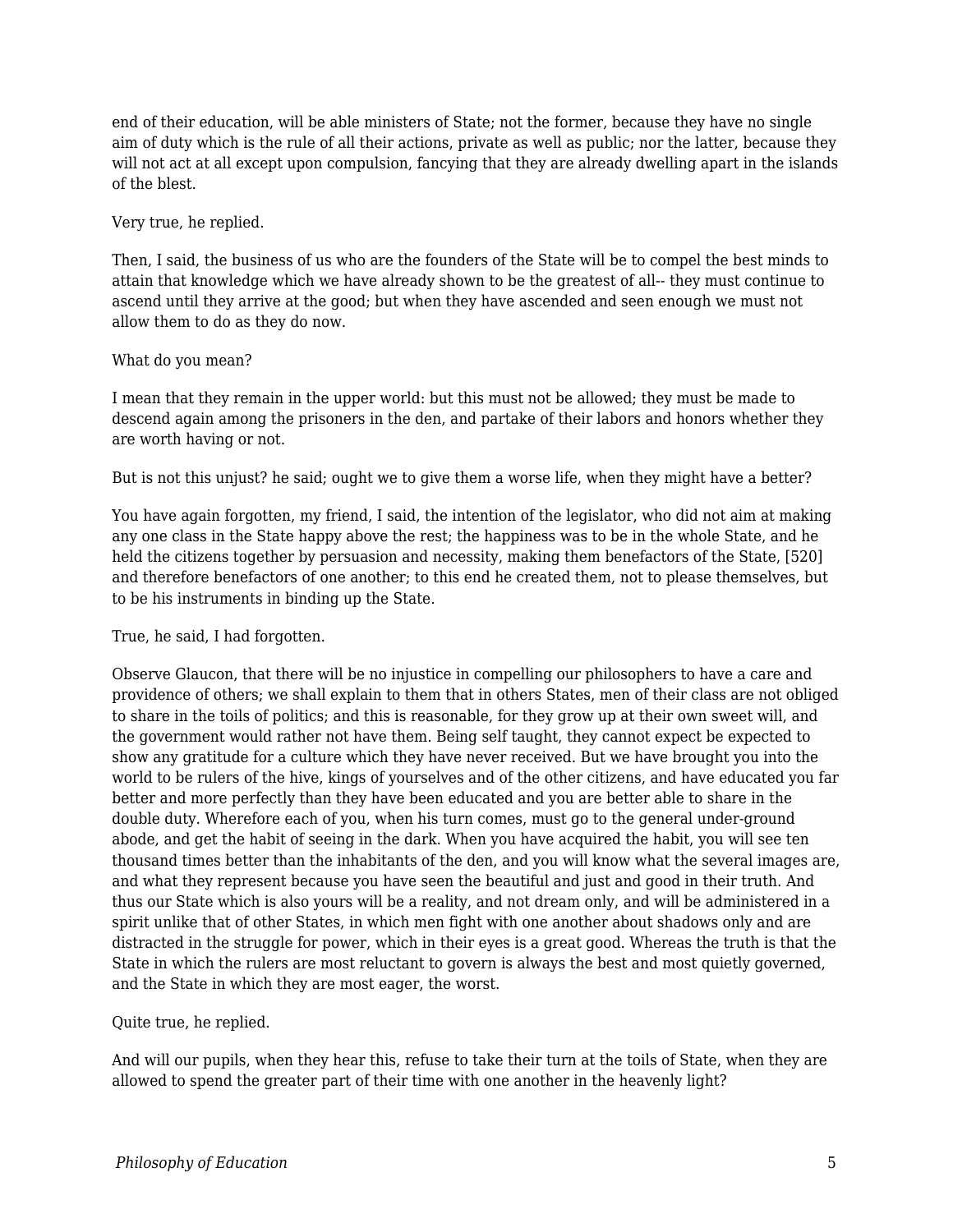Impossible, he answered; for they are just men, and the commands which we impose upon them are just; there can be no doubt that every one of them will take office as a stern necessity, and not after the fashion of our present rulers of State.

Yes, my friend, I said; and there lies the point. You must contrive for your future rulers another and a better life than that of [521] a ruler and then you may have a well-ordered State, for only in the State which offers this, will they rule who are truly rich, not in silver and gold, but in virtue and wisdom, which are the true blessings of life. Whereas if they go to the administration of public affairs, poor and hungering after their own private advantage, thinking that hence they are to snatch the chief good, order there can never be; for they will be fighting about office, and the civil and domestic broils which thus arise will be the ruin of the rulers themselves and of the whole State.

Most true, he replied.

And the only life which looks down upon the life of political ambition is that of true philosophy. Do you know of any other ?

Indeed, I do not, he said.

And those who govern ought not to be lovers of the task? For, if they are, there will be rival lovers, and they will fight.

No question.

Who then are those whom we shall compel to be guardians? Surely they will be the men who are wisest about affairs of State, and by whom the State is best administered, and who at the same time have other honors and another and a better life than that of politics?

They are the men, and I will choose them, he replied.

And now shall we consider in what way such guardians will be produced, and how they are to be brought from darkness to light— as some are said to have ascended from the world below to the gods?

By all means, he replied.

The process, I said, is not the turning over of an oyster-shell, but the turning round of a soul passing from a day which is little better than night to the true day of being, that is, the ascent from below, which we affirm to be true philosophy?

Quite so.

And should we not enquire what sort of knowledge has the power of effecting such a change?

Certainly.

What sort of knowledge is there which would draw the soul from becoming to being? And another consideration has just occurred to me: You will remember that our young men are to be warrior athletes?

Yes, that was said.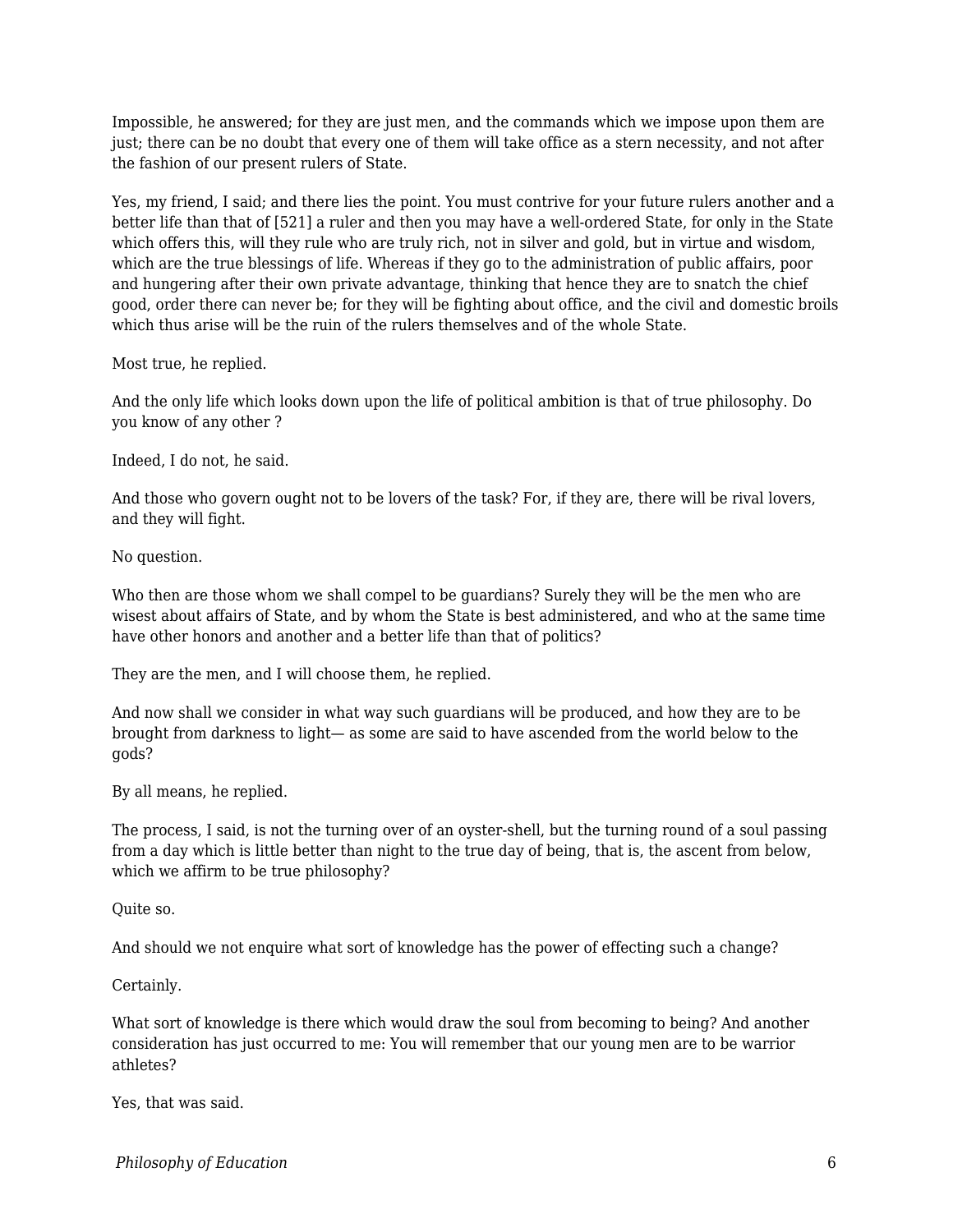Then this new kind of knowledge must have an additional quality?

What quality?

Usefulness in war.

Yes, if possible.

There were two parts in our former scheme of education, were there not?

Just so.

There was gymnastic which presided over the growth and decay of the body,

and may therefore be regarded as having to do with generation and corruption?

True.

[522] Then that is not the knowledge which we are seeking to discover?

No.

But what do you say of music, which also entered to a certain extent into our former scheme?

Music, he said, as you will remember, was the counterpart of gymnastic, and trained the guardians by the influences of habit, by harmony making them harmonious, by rhythm rhythmical, but not giving them science; and the words, whether fabulous or possibly true, had kindred elements of rhythm and harmony in them. But in music there was nothing which tended to that good which you are now seeking.

You are most accurate, I said, in your recollection; in music there

certainly was nothing of the kind. But what branch of knowledge is there, my dear Glaucon, which is of the desired nature; since all the useful arts were reckoned mean by us?

Undoubtedly; and yet if music and gymnastic are excluded, and the arts are also excluded, what remains?

Well, I said, there may be nothing left of our special subjects; and then we shall have to take something which is not special, but of universal application.

What may that be?

A something which all arts and sciences and intelligences use in common, and which every one first has to learn among the elements of education.

What is that?

The little matter of distinguishing one, two, and three--in a word, number and calculation:--do not all arts and sciences necessarily partake of them?

Yes.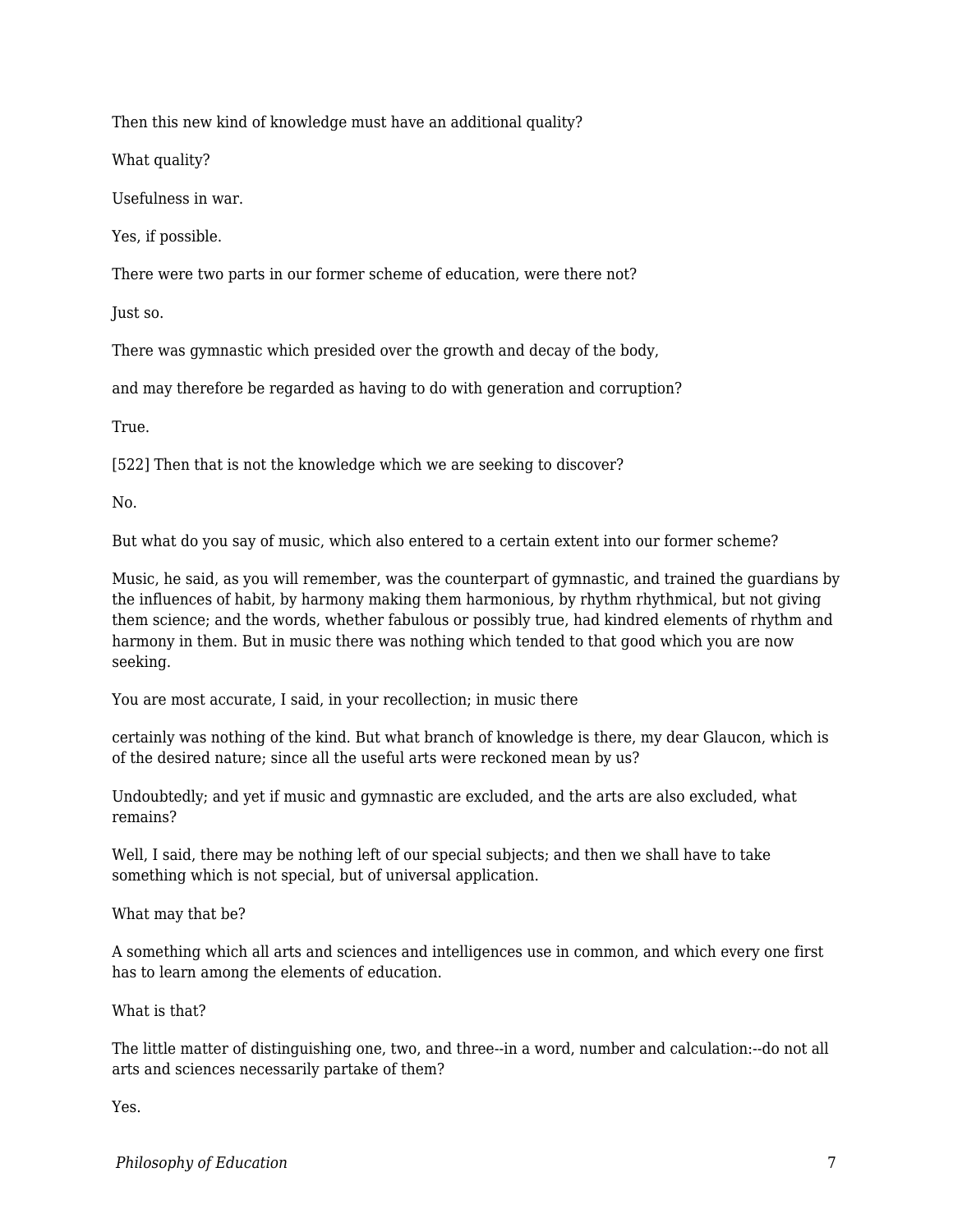Then the art of war partakes of them?

To be sure.

Then Palamedes, whenever he appears in tragedy, proves Agamemnon ridiculously unfit to be a general. Did you never remark how he declares that he had invented number, and had numbered the ships and set in array the ranks of the army at Troy; which implies that they had never been numbered before, and Agamemnon must be supposed literally to have been incapable of counting his own feet--how could he if he was ignorant of number? And if that is true, what sort of general must he have been?

I should say a very strange one, if this was as you say.

Can we deny that a warrior should have a knowledge of arithmetic?

Certainly he should, if he is to have the smallest understanding of military tactics, or indeed, I should rather say, if he is to be a man at all.

I should like to know whether you have the same notion which I have of this study?

What is your notion?

It appears to me to be a study of the kind which we are seeking, and which leads naturally to reflection, [523] but never to have been rightly used; for the true use of it is simply to draw the soul towards being.

Will you explain your meaning? he said.

I will try, I said; and I wish you would share the enquiry with me, and say 'yes' or 'no' when I attempt to distinguish in my own mind what branches of knowledge have this attracting power, in order that we may have clearer proof that arithmetic is, as I suspect, one of them.

Explain, he said.

I mean to say that objects of sense are of two kinds; some of them do not invite thought because the sense is an adequate judge of them; while in the case of other objects sense is so untrustworthy that further enquiry is imperatively demanded.

You are clearly referring, he said, to the manner in which the senses are imposed upon by distance, and by painting in light and shade.

No, I said, that is not at all my meaning.

Then what is your meaning?

When speaking of uninviting objects, I mean those which do not pass from one sensation to the opposite; inviting objects are those which do; in this latter case the sense coming upon the object, whether at a distance or near, gives no more vivid idea of anything in particular than of its opposite. An illustration will make my meaning clearer:--here are three fingers--a little finger, a second finger, and a middle finger.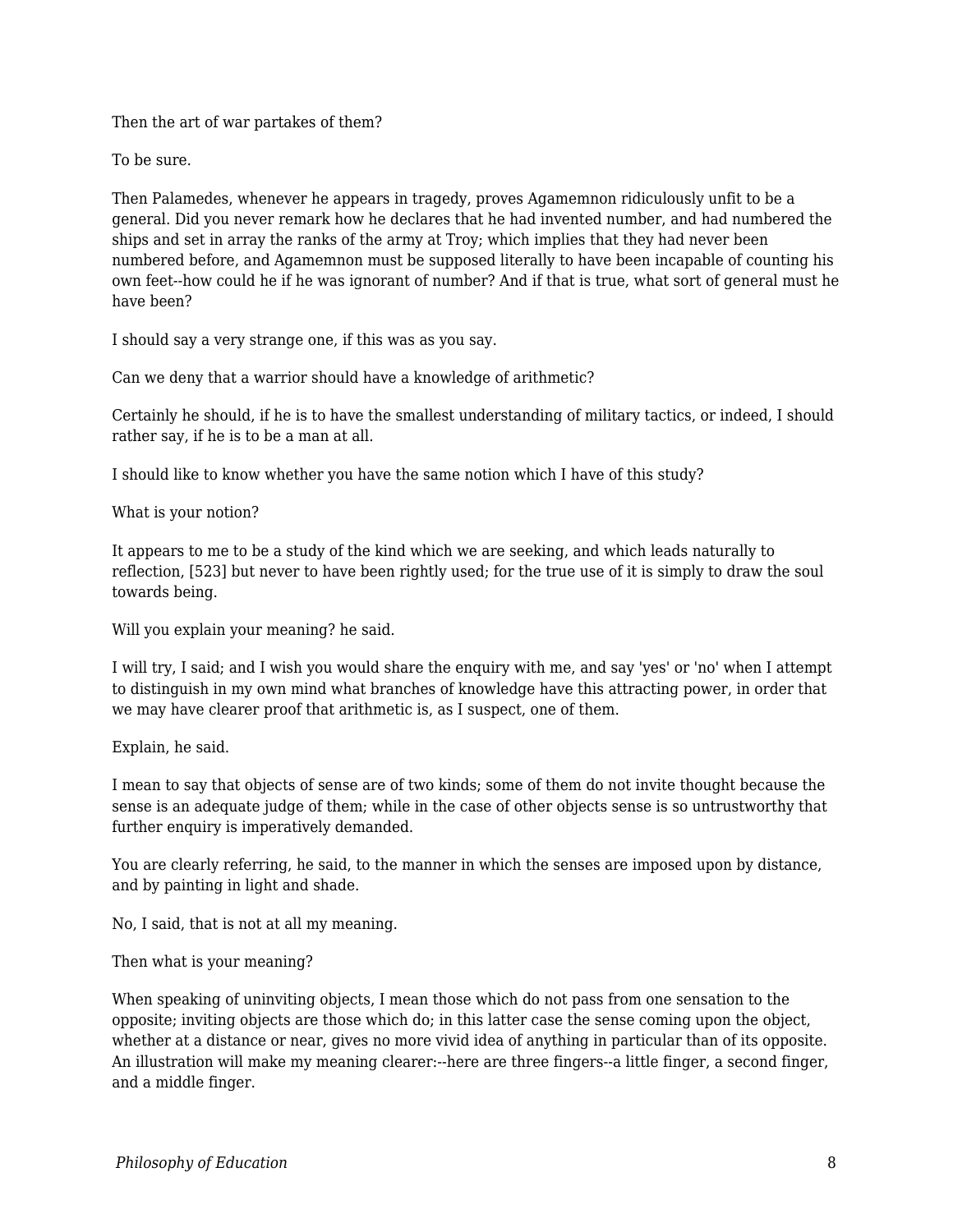# Very good.

You may suppose that they are seen quite close: And here comes the point.

#### What is it?

Each of them equally appears a finger, whether seen in the middle or at the extremity, whether white or black, or thick or thin--it makes no difference; a finger is a finger all the same. In these cases a man is not compelled to ask of thought the question what is a finger? for the sight never intimates to the mind that a finger is other than a finger.

## True.

And therefore, I said, as we might expect, there is nothing here which invites or excites intelligence.

There is not, he said.

But is this equally true of the greatness and smallness of the fingers?

Can sight adequately perceive them? and is no difference made by the circumstance that one of the fingers is in the middle and another at the extremity? And in like manner does the touch adequately perceive the qualities of thickness or thinness, of softness or hardness? And so of the other senses; do they give perfect intimations of such matters? [524] Is not their mode of operation on this wise--the sense which is concerned with the quality of hardness is necessarily concerned also with the quality of

softness, and only intimates to the soul that the same thing is felt to be both hard and soft?

You are quite right, he said.

And must not the soul be perplexed at this intimation which the sense gives of a hard which is also soft? What, again, is the meaning of light and heavy, if that which is light is also heavy, and that which is heavy, light?

Yes, he said, these intimations which the soul receives are very curious and require to be explained.

Yes, I said, and in these perplexities the soul naturally summons to her aid calculation and intelligence, that she may see whether the several objects announced to her are one or two.

True.

And if they turn out to be two, is not each of them one and different?

Certainly.

And if each is one, and both are two, she will conceive the two as in a state of division, for if there were undivided they could only be conceived of as one?

True.

The eye certainly did see both small and great, but only in a confused manner; they were not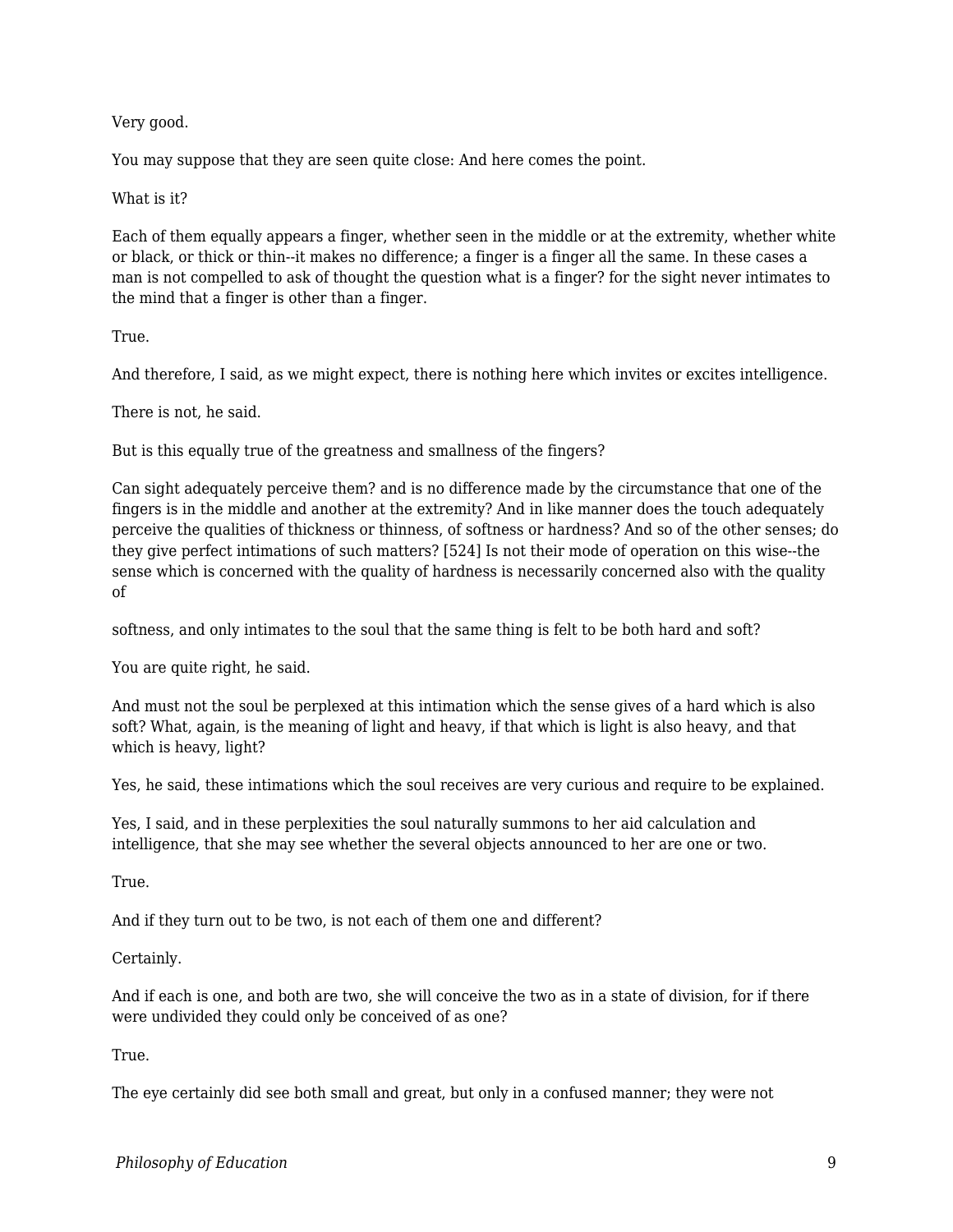distinguished.

Yes.

Whereas the thinking mind, intending to light up the chaos, was compelled to reverse the process, and look at small and great as separate and not confused.

Very true.

Was not this the beginning of the enquiry 'What is great?' and 'What is small?'

Exactly so.

And thus arose the distinction of the visible and the intelligible.

Most true.

This was what I meant when I spoke of impressions which invited the intellect, or the reverse--those which are simultaneous with opposite impressions, invite thought; those which are not simultaneous do not.

I understand, he said, and agree with you.

And to which class do unity and number belong?

I do not know, he replied.

Think a little and you will see that what has preceded will supply the answer; for if simple unity could be adequately perceived by the sight or by any other sense, then, as we were saying in the case of the finger, there would be nothing to attract towards being; but when there is some contradiction always present, and one is the reverse of one and involves the conception of plurality, then thought begins to be aroused within us, and the soul perplexed and wanting to arrive at a decision asks 'What is absolute unity?' This is the way in which the study of the one has a power of drawing [525] and converting the mind to the contemplation of true being.

And surely, he said, this occurs notably in the case of one; for we see the same thing to be both one and infinite in multitude?

Yes, I said; and this being true of one must be equally true of all number?

Certainly.

And all arithmetic and calculation have to do with number?

Yes.

And they appear to lead the mind towards truth?

Yes, in a very remarkable manner.

Then this is knowledge of the kind for which we are seeking, having a double use, military and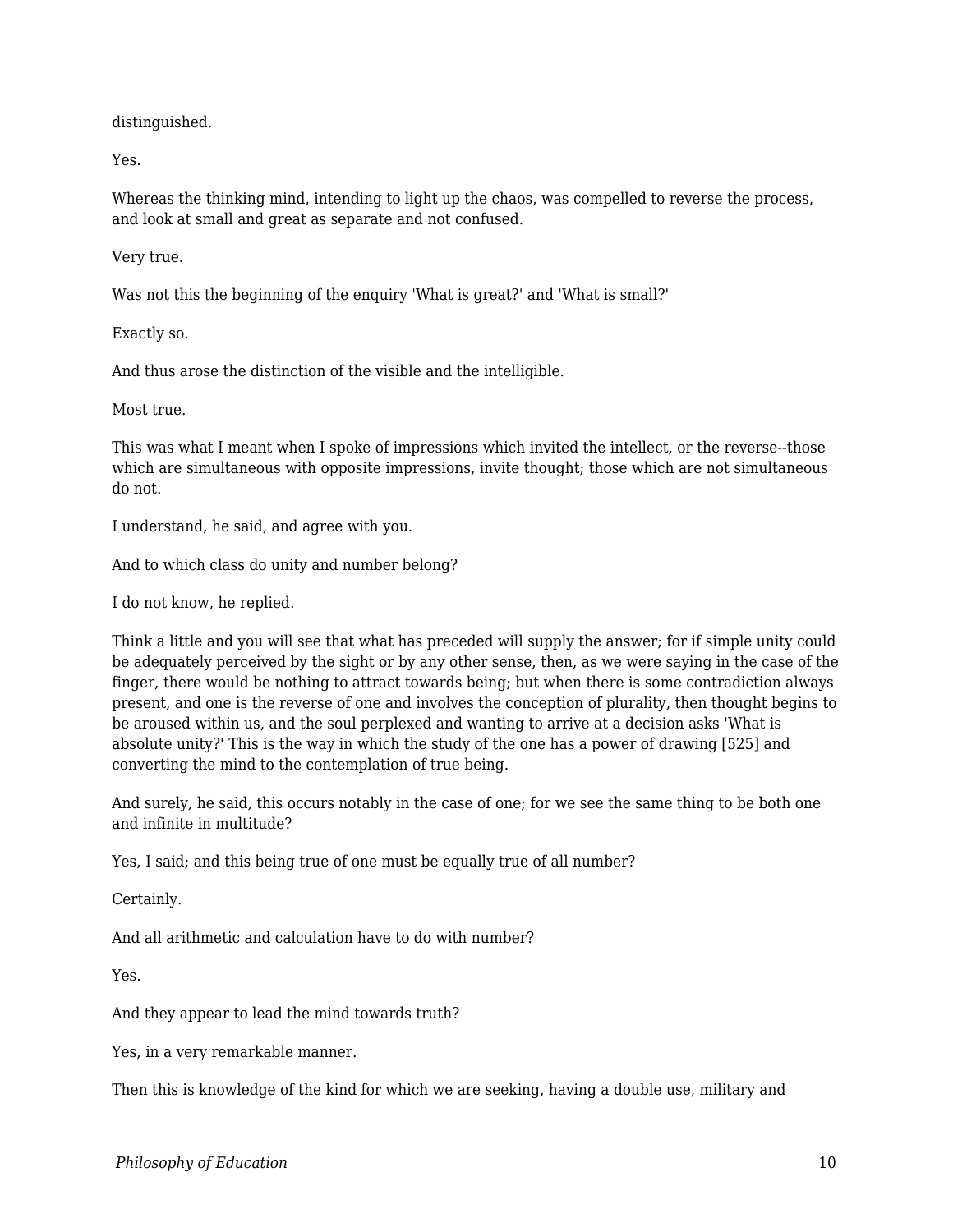philosophical; for the man of war must learn the art of number or he will not know how to array his troops, and the philosopher also, because he has to rise out of the sea of change and lay hold of true being, and therefore he must be an arithmetician.

That is true.

And our guardian is both warrior and philosopher?

Certainly.

Then this is a kind of knowledge which legislation may fitly prescribe; and we must endeavour to persuade those who are to be the principal men of our State to go and learn arithmetic, not as amateurs, but they must carry on the study until they see the nature of numbers with the mind only; nor again, like merchants or retail-traders, with a view to buying or selling, but for the sake of their military use, and of the soul herself; and because this will be the easiest way for her to pass from becoming to truth and being.

That is excellent, he said.

Yes, I said, and now having spoken of it, I must add how charming the science is! and in how many ways it conduces to our desired end, if pursued in the spirit of a philosopher, and not of a shopkeeper!

How do you mean?

I mean, as I was saying, that arithmetic has a very great and elevating effect, compelling the soul to reason about abstract number, and rebelling against the introduction of visible or tangible objects into the argument.

You know how steadily the masters of the art repel and ridicule any one who attempts to divide absolute unity when he is calculating, and if you divide, they multiply (Meaning either (1) that they integrate the number because they deny the possibility of fractions; or (2) that division is regarded by them as a process of multiplication, for the fractions of one continue to be units.), taking care that one shall continue one and not become lost in fractions.

That is very true.

[526] Now, suppose a person were to say to them: O my friends, what are these wonderful numbers about which you are reasoning, in which, as you say, there is a unity such as you demand, and each unit is equal, invariable, indivisible,--what would they answer?

They would answer, as I should conceive, that they were speaking of those numbers which can only be realized in thought.

Then you see that this knowledge may be truly called necessary, necessitating as it clearly does the use of the pure intelligence in the attainment of pure truth?

Yes; that is a marked characteristic of it.

And have you further observed, that those who have a natural talent for calculation are generally quick at every other kind of knowledge; and even the dull, if they have had an arithmetical training,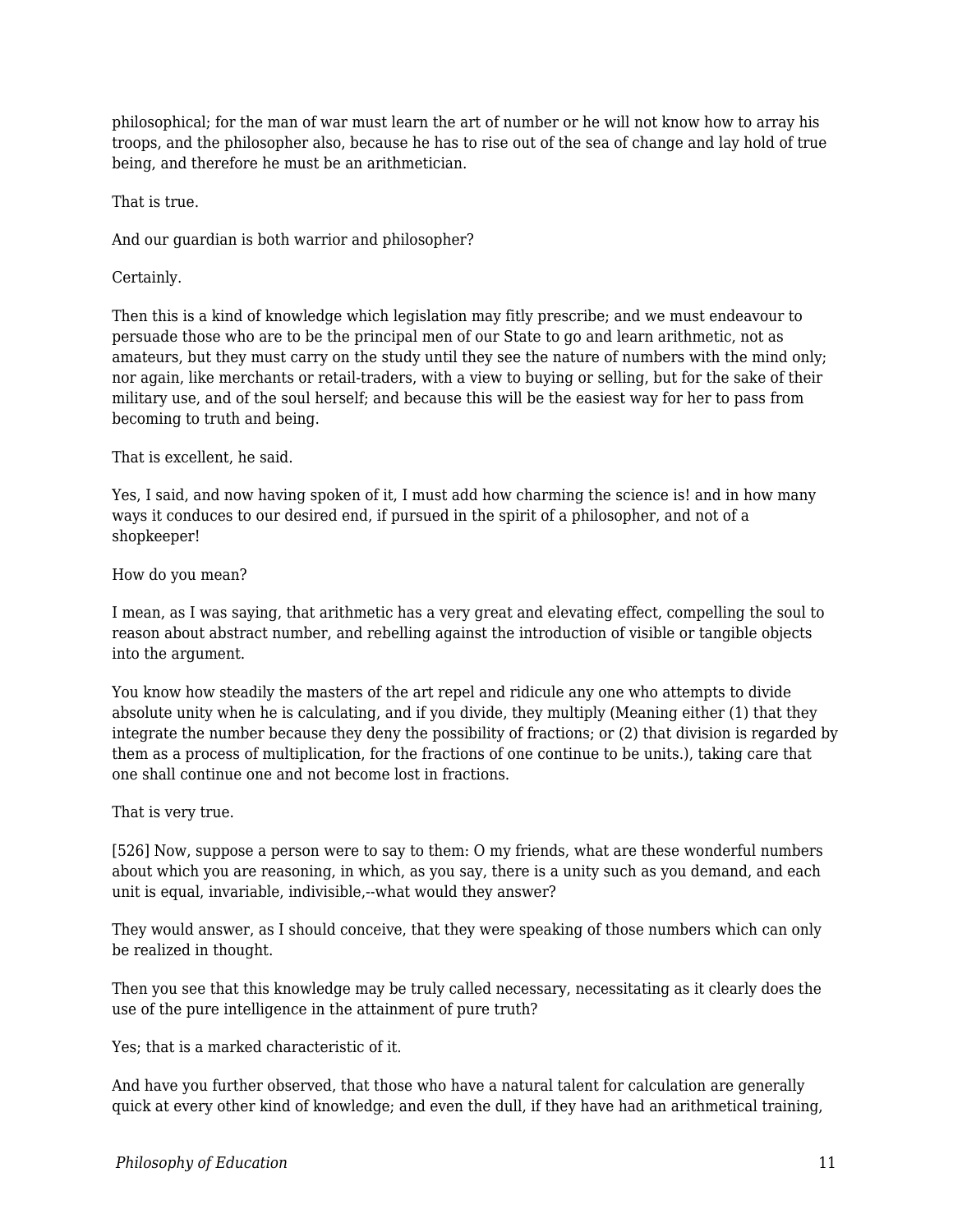although they may derive no other advantage from it, always become much quicker than they would otherwise have been.

Very true, he said.

And indeed, you will not easily find a more difficult study, and not many as difficult.

You will not.

And, for all these reasons, arithmetic is a kind of knowledge in which the best natures should be trained, and which must not be given up.

I agree.

Let this then be made one of our subjects of education. And next, shall we enquire whether the kindred science also concerns us?

You mean geometry?

Exactly so.

Clearly, he said, we are concerned with that part of geometry which relates to war; for in pitching a camp, or taking up a position, or closing or extending the lines of an army, or any other military manoeuvre, whether in actual battle or on a march, it will make all the difference whether a general is or is not a geometrician.

Yes, I said, but for that purpose a very little of either geometry or calculation will be enough; the question relates rather to the greater and more advanced part of geometry--whether that tends in any degree to make more easy the vision of the idea of good; and thither, as I was saying, all things tend which compel the soul to turn her gaze towards that place, where is the full perfection of being, which she ought, by all means, to behold.

True, he said.

Then if geometry compels us to view being, it concerns us; if becoming only, it does not concern us?

[527] Yes, that is what we assert.

Yet anybody who has the least acquaintance with geometry will not deny that such a conception of the science is in flat contradiction to the ordinary language of geometricians.

How so?

They have in view practice only, and are always speaking, in a narrow and ridiculous manner, of squaring and extending and applying and the like– they confuse the necessities of geometry with those of daily life; whereas knowledge is the real object of the whole science.

Certainly, he said.

Then must not a further admission be made?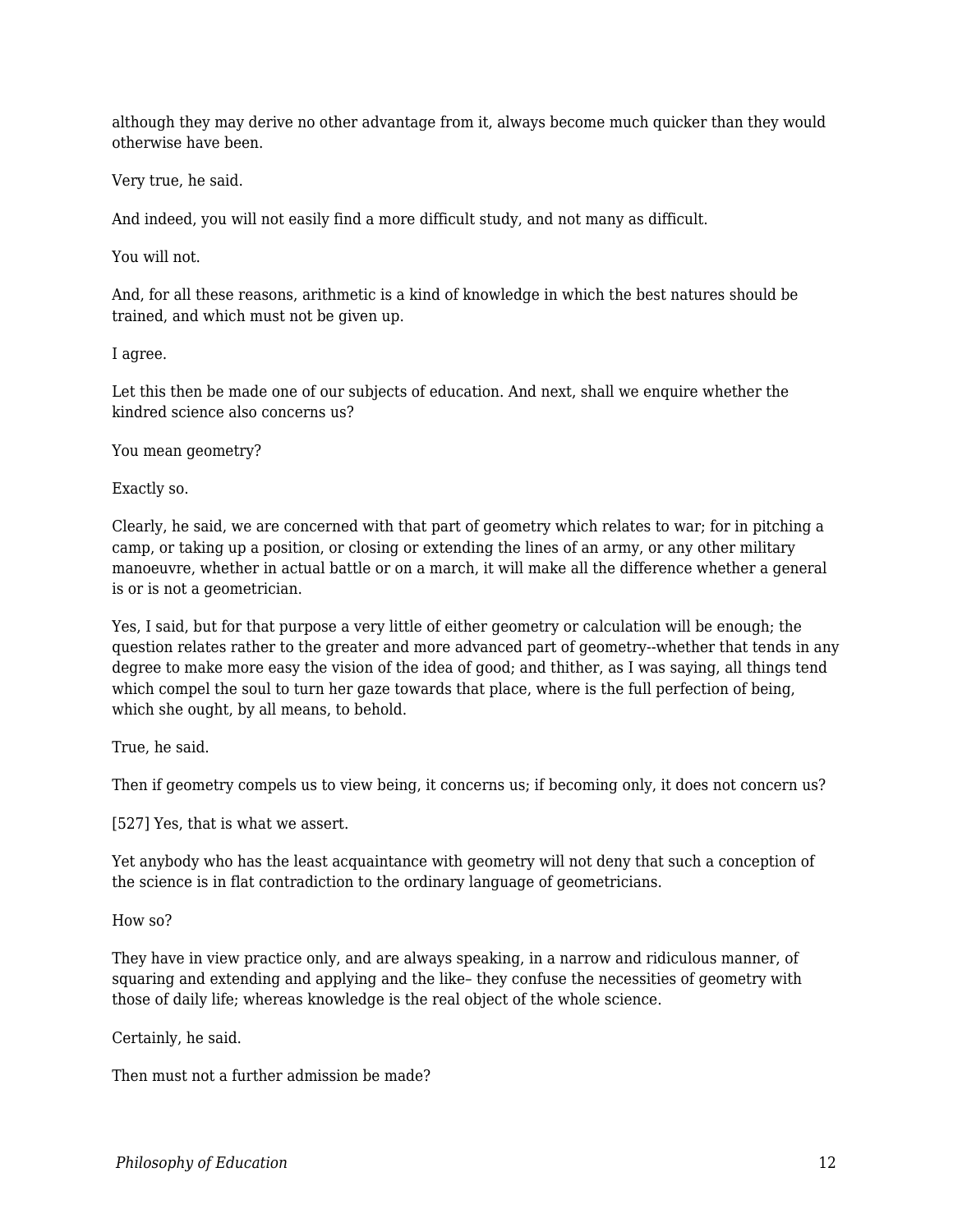What admission?

That the knowledge at which geometry aims is knowledge of the eternal, and not of aught perishing and transient.

That, he replied, may be readily allowed, and is true.

Then, my noble friend, geometry will draw the soul towards truth, and create the spirit of philosophy, and raise up that which is now unhappily allowed to fall down.

Nothing will be more likely to have such an effect.

Then nothing should be more sternly laid down than that the inhabitants of your fair city should by all means learn geometry. Moreover the science has indirect effects, which are not small.

Of what kind? he said.

There are the military advantages of which you spoke, I said; and in all departments of knowledge, as experience proves, any one who has studied geometry is infinitely quicker of apprehension than one who has not.

Yes indeed, he said, there is an infinite difference between them.

Then shall we propose this as a second branch of knowledge which our youth will study?

Let us do so, he replied.

And suppose we make astronomy the third--what do you say?

I am strongly inclined to it, he said; the observation of the seasons and of months and years is as essential to the general as it is to the farmer or sailor.

I am amused, I said, at your fear of the world, which makes you guard against the appearance of insisting upon useless studies; and I quite admit the difficulty of believing that in every man there is an eye of the soul which, when by other pursuits lost and dimmed, is by these purified and reillumined; and is more precious far than ten thousand bodily eyes, for by it alone is truth seen. Now there are two classes of persons: one class of those who will agree with you and will take your words as a revelation; another class to whom they will be utterly unmeaning, [528] and who will naturally deem them to be idle tales, for they see no sort of profit which is to be obtained from them. And therefore you had better decide at once with which of the two you are proposing to argue. You will very likely say with neither, and that your chief aim in carrying on the argument is your own improvement; at the same time you do not grudge to others any benefit which they may receive.

I think that I should prefer to carry on the argument mainly on my own behalf.

Then take a step backward, for we have gone wrong in the order of the sciences.

What was the mistake? he said.

After plane geometry, I said, we proceeded at once to solids in revolution, instead of taking solids in themselves; whereas after the second dimension the third, which is concerned with cubes and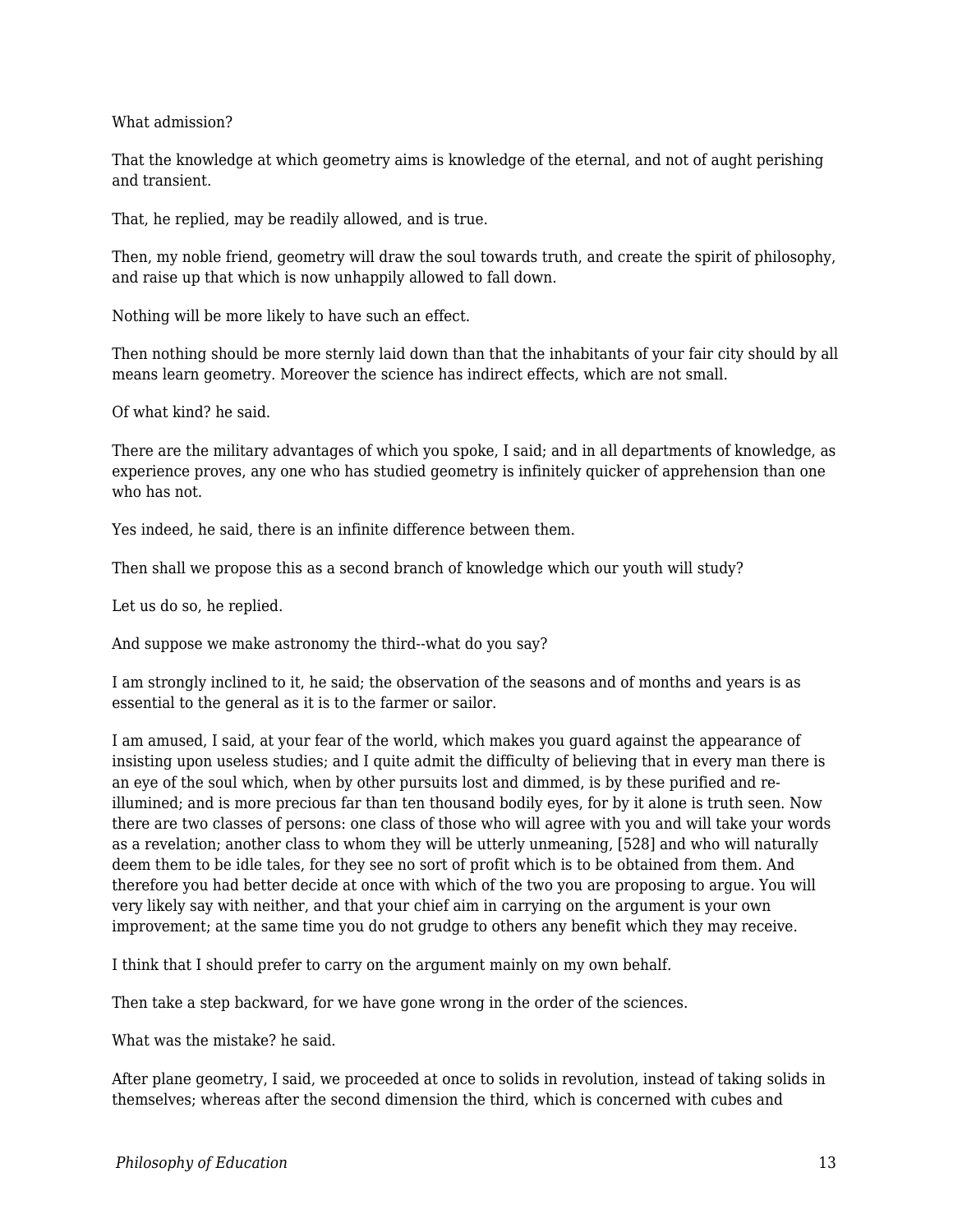dimensions of depth, ought to have followed.

That is true, Socrates; but so little seems to be known as yet about these subjects.

Why, yes, I said, and for two reasons:--in the first place, no government patronises them; this leads to a want of energy in the pursuit of them, and they are difficult; in the second place, students cannot learn them unless they have a director. But then a director can hardly be found, and even if he could, as matters now stand, the students, who are very conceited, would not attend to him. That, however, would be otherwise if the whole State became the director of these studies and gave honour to them; then disciples would want to come, and there would be continuous and earnest search, and discoveries would be made; since even now, disregarded as they are by the world, and maimed of their fair proportions, and although none of their votaries can tell the use of them, still these studies force their way by their natural charm, and very likely, if they had the help of the State, they would some day emerge into light.

Yes, he said, there is a remarkable charm in them. But I do not clearly understand the change in the order. First you began with a geometry of plane surfaces?

Yes, I said.

And you placed astronomy next, and then you made a step backward?

Yes, and I have delayed you by my hurry; the ludicrous state of solid geometry, which, in natural order, should have followed, made me pass over this branch and go on to astronomy, or motion of solids.

True, he said.

Then assuming that the science now omitted would come into existence if encouraged by the State, let us go on to astronomy, which will be fourth.

The right order, he replied. And now, Socrates, as you rebuked the vulgar manner in which I praised astronomy before, [529] my praise shall be given in your own spirit. For every one, as I think, must see that astronomy compels the soul to look upwards and leads us from this world to another.

Every one but myself, I said; to every one else this may be clear, but not to me.

And what then would you say?

I should rather say that those who elevate astronomy into philosophy appear to me to make us look downwards and not upwards.

What do you mean? he asked.

You, I replied, have in your mind a truly sublime conception of our knowledge of the things above. And I dare say that if a person were to throw his head back and study the fretted ceiling, you would still think that his mind was the percipient, and not his eyes. And you are very likely right, and I may be a simpleton: but, in my opinion, that knowledge only which is of being and of the unseen can make the soul look upwards, and whether a man gapes at the heavens or blinks on the ground, seeking to learn some particular of sense, I would deny that he can learn, for nothing of that sort is matter of science; his soul is looking downwards, not upwards, whether his way to knowledge is by water or by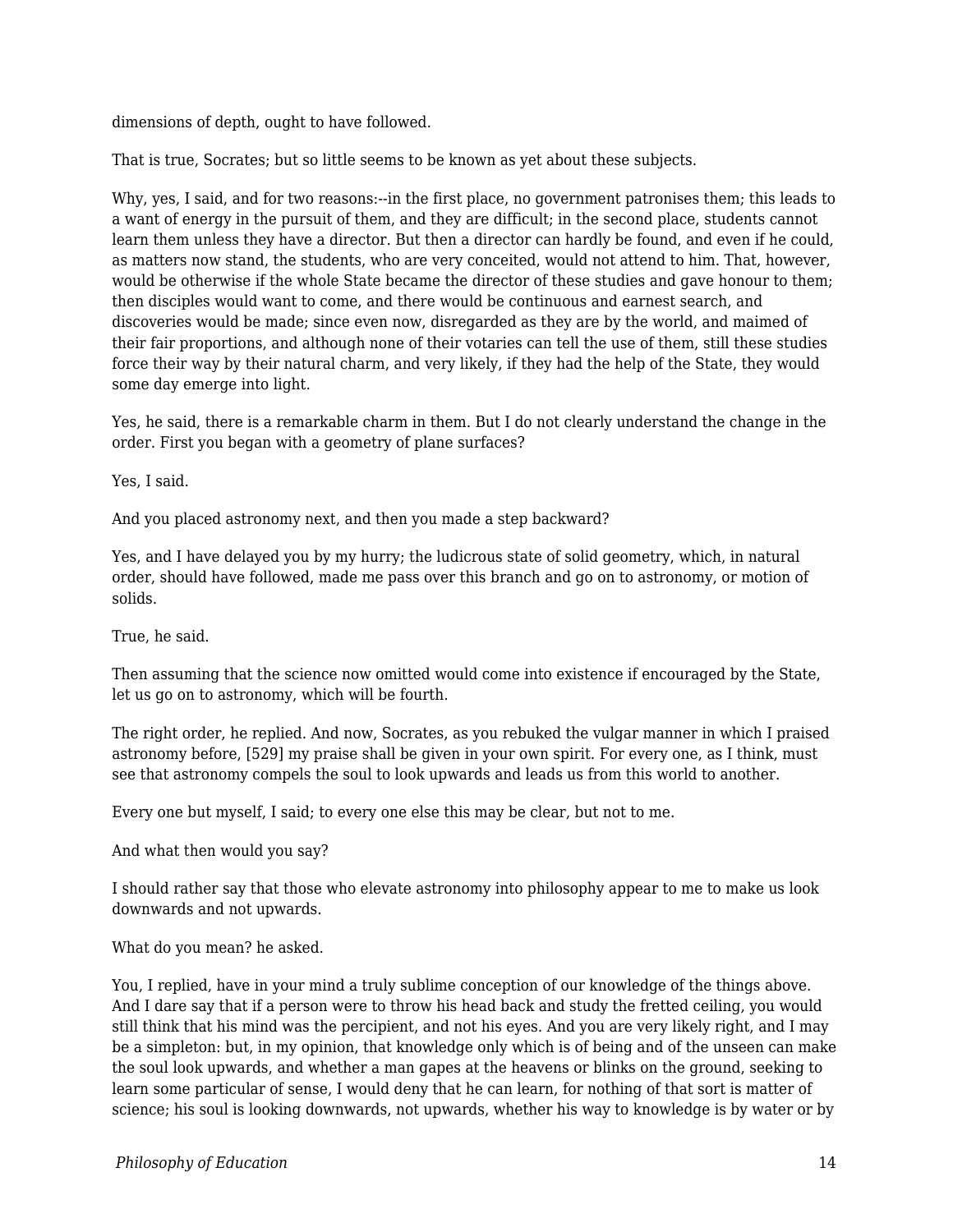land, whether he floats, or only lies on his back.

I acknowledge, he said, the justice of your rebuke. Still, I should like to ascertain how astronomy can be learned in any manner more conducive to that knowledge of which we are speaking?

I will tell you, I said: The starry heaven which we behold is wrought upon a visible ground, and therefore, although the fairest and most perfect of visible things, must necessarily be deemed inferior far to the true motions of absolute swiftness and absolute slowness, which are relative to each other, and carry with them that which is contained in them, in the true number and in every true figure. Now, these are to be apprehended by reason and intelligence, but not by sight.

True, he replied.

The spangled heavens should be used as a pattern and with a view to that higher knowledge; their beauty is like the beauty of figures or pictures excellently wrought by the hand of Daedalus, or some other great artist, which we may chance to behold; any geometrician who saw them would appreciate the exquisiteness of their workmanship, but he would never dream of thinking that in them he could find the true equal or the true double, or the truth of any other proportion. [530]

No, he replied, such an idea would be ridiculous.

And will not a true astronomer have the same feeling when he looks at the movements of the stars? Will he not think that heaven and the things in heaven are framed by the Creator of them in the most perfect manner? But he will never imagine that the proportions of night and day, or of both to the month, or of the month to the year, or of the stars to these and to one another, and any other things that are material and visible can also be eternal and subject to no deviation--that would be absurd; and it is equally absurd to take so much pains in investigating their exact truth.

I quite agree, though I never thought of this before.

Then, I said, in astronomy, as in geometry, we should employ problems, and let the heavens alone if we would approach the subject in the right way and so make the natural gift of reason to be of any real use.

That, he said, is a work infinitely beyond our present astronomers.

Yes, I said; and there are many other things which must also have a similar extension given to them, if our legislation is to be of any value. But can you tell me of any other suitable study?

No, he said, not without thinking.

Motion, I said, has many forms, and not one only; two of them are obvious enough even to wits no better than ours; and there are others, as I imagine, which may be left to wiser persons.

But where are the two?

There is a second, I said, which is the counterpart of the one already named.

And what may that be?

The second, I said, would seem relatively to the ears to be what the first is to the eyes; for I conceive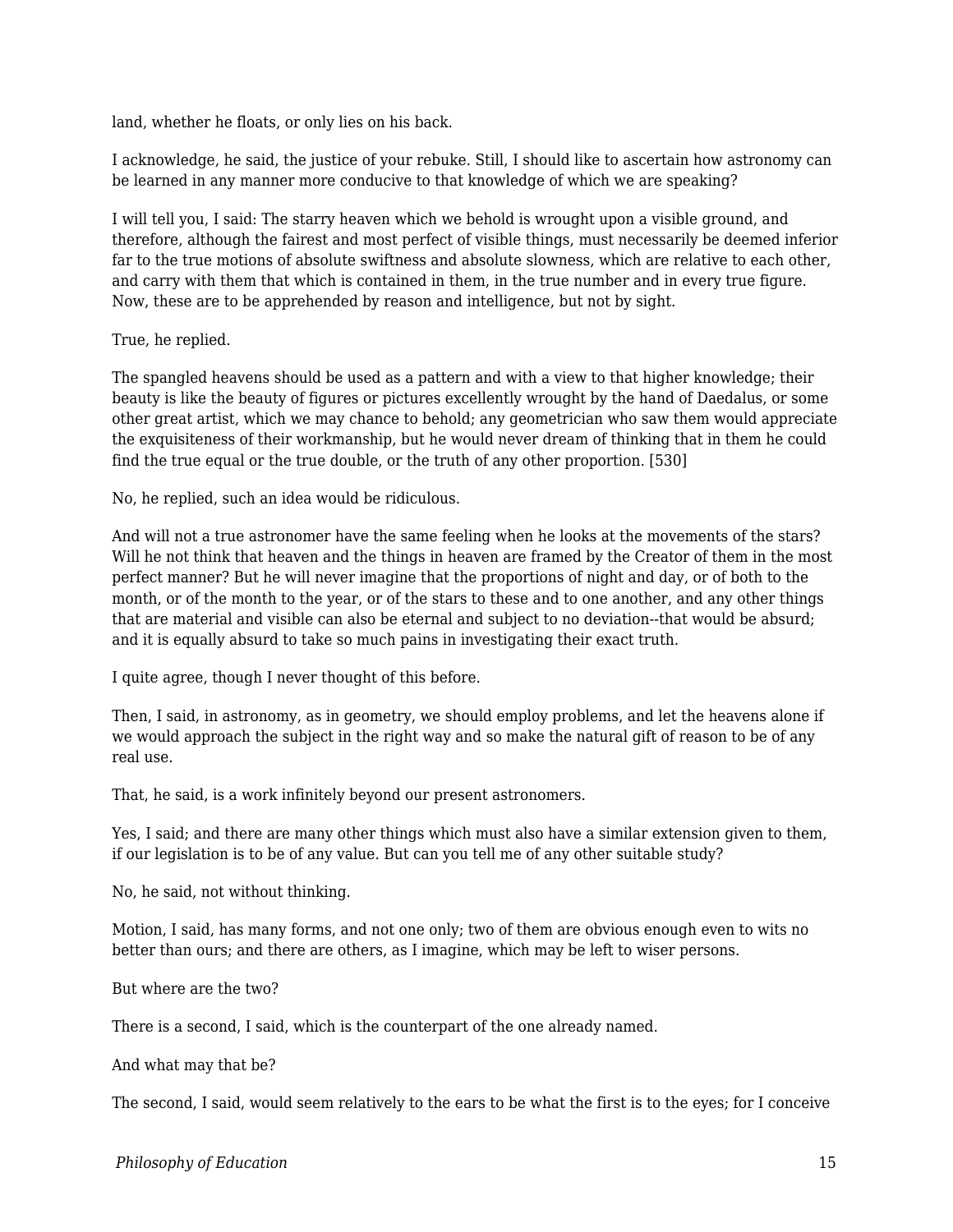that as the eyes are designed to look up at the stars, so are the ears to hear harmonious motions; and these are sister sciences--as the Pythagoreans say, and we, Glaucon, agree with them?

#### Yes, he replied.

But this, I said, is a laborious study, and therefore we had better go and learn of them; and they will tell us whether there are any other applications of these sciences. At the same time, we must not lose sight of our own higher object.

#### What is that?

There is a perfection which all knowledge ought to reach, and which our pupils ought also to attain, and not to fall short of, as I was saying that they did in astronomy. [531] For in the science of harmony, as you probably know, the same thing happens. The teachers of harmony compare the sounds and consonances which are heard only, and their labour, like that of the astronomers, is in vain.

Yes, by heaven! he said; and 'tis as good as a play to hear them talking about their condensed notes, as they call them; they put their ears close alongside of the strings like persons catching a sound from their neighbour's wall--one set of them declaring that they distinguish an intermediate note and have found the least interval which should be the unit of measurement; the others insisting that the two sounds have passed into the same--either party setting their ears before their understanding.

You mean, I said, those gentlemen who tease and torture the strings and rack them on the pegs of the instrument: I might carry on the metaphor and speak after their manner of the blows which the plectrum gives, and make accusations against the strings, both of backwardness and forwardness to sound; but this would be tedious, and therefore I will only say that these are not the men, and that I am referring to the Pythagoreans, of whom I was just now proposing to enquire about harmony. For they too are in error, like the astronomers; they investigate the numbers of the harmonies which are heard, but they never attain to problems--that is to say, they never reach the natural harmonies of number, or reflect why some numbers are harmonious and others not.

That, he said, is a thing of more than mortal knowledge.

A thing, I replied, which I would rather call useful; that is, if sought after with a view to the beautiful and good; but if pursued in any other spirit, useless.

Very true, he said.

Now, when all these studies reach the point of inter-communion and connection with one another, and come to be considered in their mutual affinities, then, I think, but not till then, will the pursuit of them have a value for our objects; otherwise there is no profit in them.

I suspect so; but you are speaking, Socrates, of a vast work.

What do you mean? I said; the prelude or what? Do you not know that all this is but the prelude to the actual strain which we have to learn? For you surely would not regard the skilled mathematician as a dialectician?

Assuredly not, he said; I have hardly ever known a mathematician who was capable of reasoning.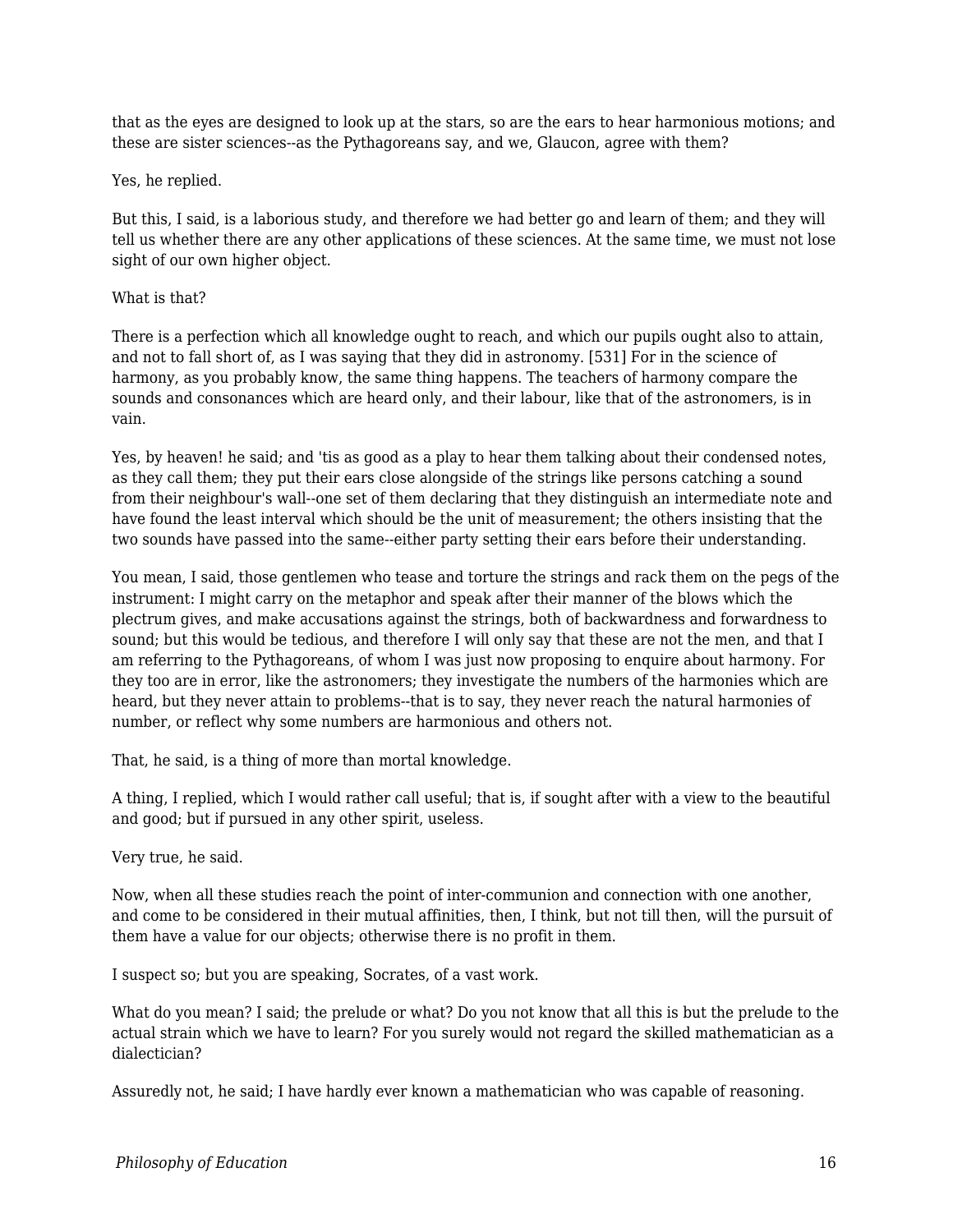But do you imagine that men who are unable to give and take a reason will have the knowledge which we require of them? [532]

Neither can this be supposed.

And so, Glaucon, I said, we have at last arrived at the hymn of dialectic.

This is that strain which is of the intellect only, but which the faculty of sight will nevertheless be found to imitate; for sight, as you may remember, was imagined by us after a while to behold the real animals and stars, and last of all the sun himself. And so with dialectic; when a person starts on the discovery of the absolute by the light of reason only, and without any assistance of sense, and perseveres until by pure intelligence he arrives at the perception of the absolute good, he at last finds himself at the end of the intellectual world, as in the case of sight at the end of the visible.

Exactly, he said.

Then this is the progress which you call dialectic?

True.

But the release of the prisoners from chains, and their translation from the shadows to the images and to the light, and the ascent from the underground den to the sun, while in his presence they are vainly trying to look on animals and plants and the light of the sun, but are able to perceive even with their weak eyes the images in the water (which are divine), and are the shadows of true existence (not shadows of images cast by a light of fire, which compared with the sun is only an image)--this power of elevating the highest principle in the soul to the contemplation of that which is best in existence, with which we may compare the raising of that faculty which is the very light of the body to the sight of that which is brightest in the material and visible world--this power is given, as I was saying, by all that study and pursuit of the arts which has been described.

I agree in what you are saying, he replied, which may be hard to believe, yet, from another point of view, is harder still to deny. This, however, is not a theme to be treated of in passing only, but will have to be discussed again and again. And so, whether our conclusion be true or false, let us assume all this, and proceed at once from the prelude or preamble to the chief strain (A play upon the Greek word, which means both 'law' and 'strain.'), and describe that in like manner. Say, then, what is

the nature and what are the divisions of dialectic, and what are the paths which lead thither; for these paths will also lead to our final rest.

[533] Dear Glaucon, I said, you will not be able to follow me here, though I would do my best, and you should behold not an image only but the absolute truth, according to my notion. Whether what I told you would or would not have been a reality I cannot venture to say; but you would have seen something like reality; of that I am confident.

Doubtless, he replied.

But I must also remind you, that the power of dialectic alone can reveal this, and only to one who is a disciple of the previous sciences.

Of that assertion you may be as confident as of the last.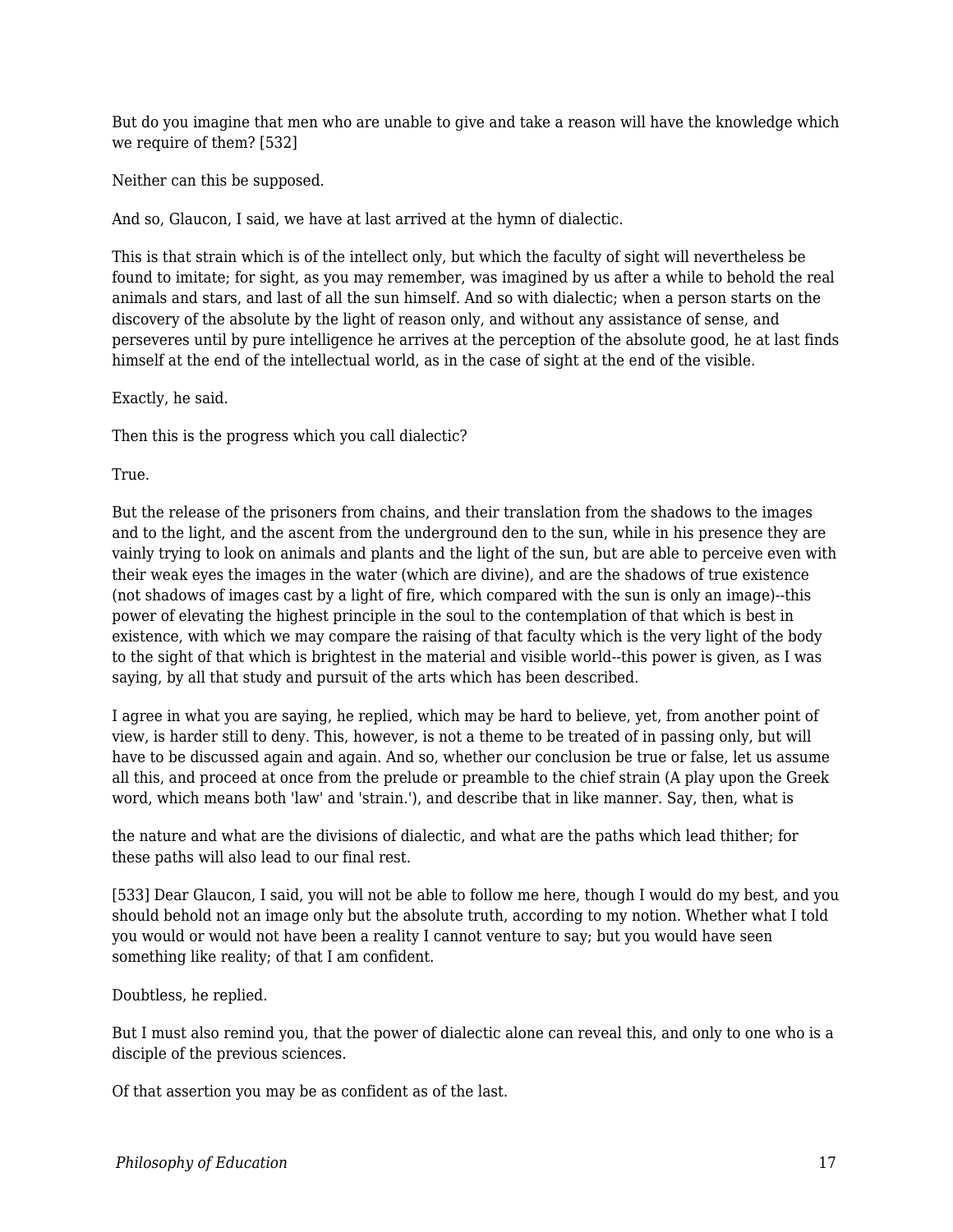And assuredly no one will argue that there is any other method of comprehending by any regular process all true existence or of ascertaining what each thing is in its own nature; for the arts in general are concerned with the desires or opinions of men, or are cultivated with a view to production and construction, or for the preservation of such productions and constructions; and as to the mathematical sciences which, as we were saying, have some apprehension of true being- geometry and the like--they only dream about being, but never can they behold the waking reality so long as they leave the hypotheses which they use unexamined, and are unable to give an account of them. For when a man knows not his own first principle, and when the conclusion and intermediate steps are also constructed out of he knows not what, how can he imagine that such a fabric of convention can ever become science?

Impossible, he said.

Then dialectic, and dialectic alone, goes directly to the first principle and is the only science which does away with hypotheses in order to make her ground secure; the eye of the soul, which is literally buried in an outlandish slough, is by her gentle aid lifted upwards; and she uses as handmaids and helpers in the work of conversion, the sciences which we have been discussing. Custom terms them sciences, but they ought to have some other name, implying greater clearness than opinion and less clearness than science: and this, in our previous sketch, was called understanding. But why should we dispute about names when we have realities of such importance to consider?

Why indeed, he said, when any name will do which expresses the thought of the mind with clearness?

At any rate, we are satisfied, as before, to have four divisions; two for intellect and two for opinion, and to call the first division science, the second understanding, the third belief, and the fourth perception of shadows, [534] opinion being concerned with becoming, and intellect with being; and so to make a proportion:--

As being is to becoming, so is pure intellect to opinion. And as intellect is to opinion, so is science to belief, and understanding to the perception of shadows.

But let us defer the further correlation and subdivision of the subjects of opinion and of intellect, for it will be a long enquiry, many times longer than this has been.

As far as I understand, he said, I agree.

And do you also agree, I said, in describing the dialectician as one who attains a conception of the essence of each thing? And he who does not possess and is therefore unable to impart this conception, in whatever degree he fails, may in that degree also be said to fail in intelligence?

Will you admit so much?

Yes, he said; how can I deny it?

And you would say the same of the conception of the good? Until the person is able to abstract and define rationally the idea of good, and unless he can run the gauntlet of all objections, and is ready to disprove them, not by appeals to opinion, but to absolute truth, never faltering at any step of the argument--unless he can do all this, you would say that he knows neither the idea of good nor any other good; he apprehends only a shadow, if anything at all, which is given by opinion and not by science;--dreaming and slumbering in this life, before he is well awake here, he arrives at the world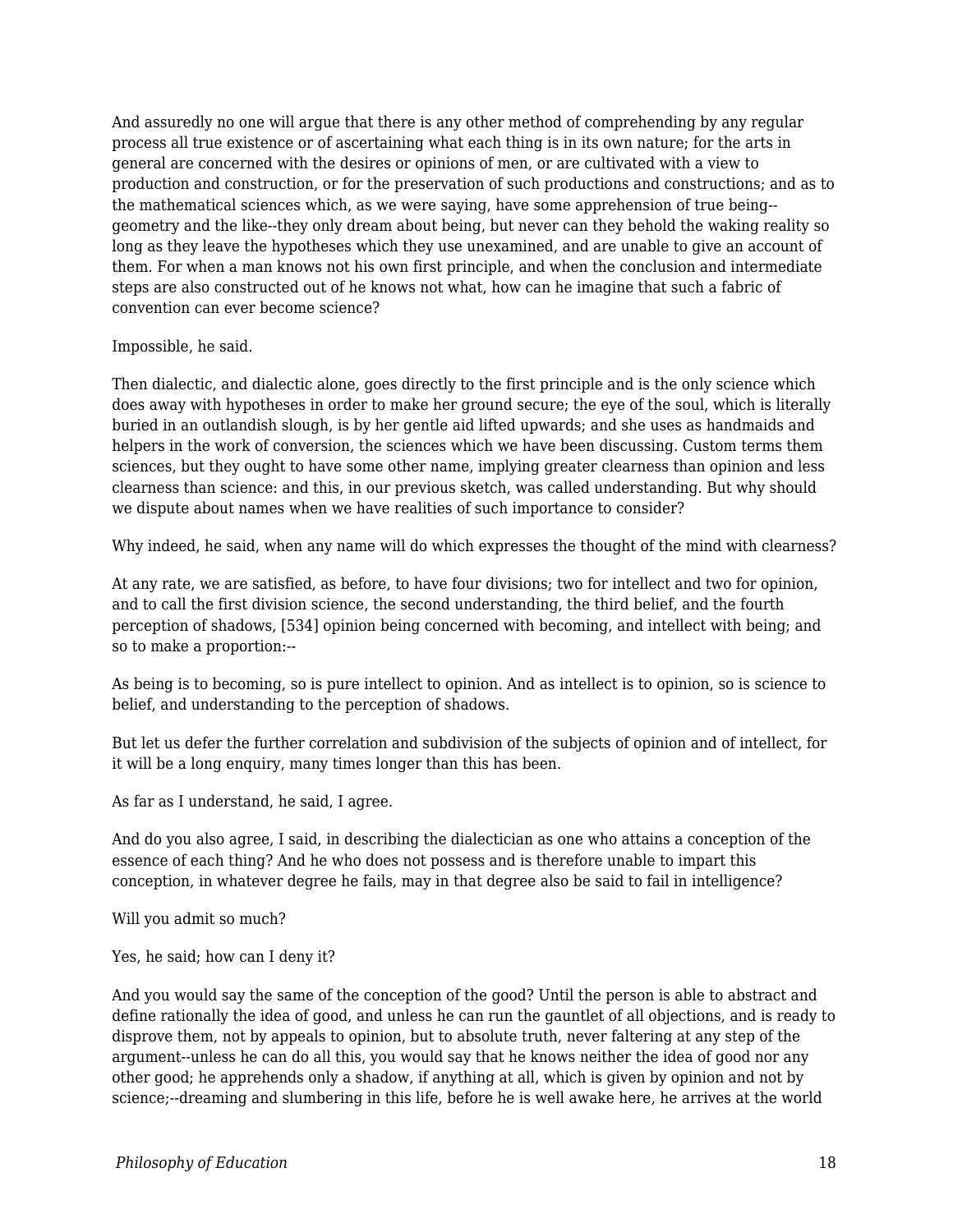below, and has his final quietus.

In all that I should most certainly agree with you.

And surely you would not have the children of your ideal State, whom you are nurturing and educating--if the ideal ever becomes a reality--you would not allow the future rulers to be like posts (Literally 'lines,' probably the starting-point of a race-course), having no reason in them, and yet to be set in authority over the highest matters?

Certainly not.

Then you will make a law that they shall have such an education as will enable them to attain the greatest skill in asking and answering questions?

Yes, he said, you and I together will make it.

Dialectic, then, as you will agree, is the coping-stone of the sciences, and is set over them; no other science can be placed higher--the nature of knowledge can no further go?

I agree, he said.

[535] But to whom we are to assign these studies, and in what way they are to be assigned, are questions which remain to be considered.

Yes, clearly.

You remember, I said, how the rulers were chosen before?

Certainly, he said.

The same natures must still be chosen, and the preference again given to the surest and the bravest, and, if possible, to the fairest; and, having noble and generous tempers, they should also have the natural gifts which will facilitate their education.

And what are these?

Such gifts as keenness and ready powers of acquisition; for the mind more often faints from the severity of study than from the severity of gymnastics: the toil is more entirely the mind's own, and is not shared with the body.

Very true, he replied.

Further, he of whom we are in search should have a good memory, and be an unwearied solid man who is a lover of labour in any line; or he will never be able to endure the great amount of bodily exercise and to go through all the intellectual discipline and study which we require of him.

Certainly, he said; he must have natural gifts.

The mistake at present is, that those who study philosophy have no vocation, and this, as I was before saying, is the reason why she has fallen into disrepute: her true sons should take her by the hand and not bastards.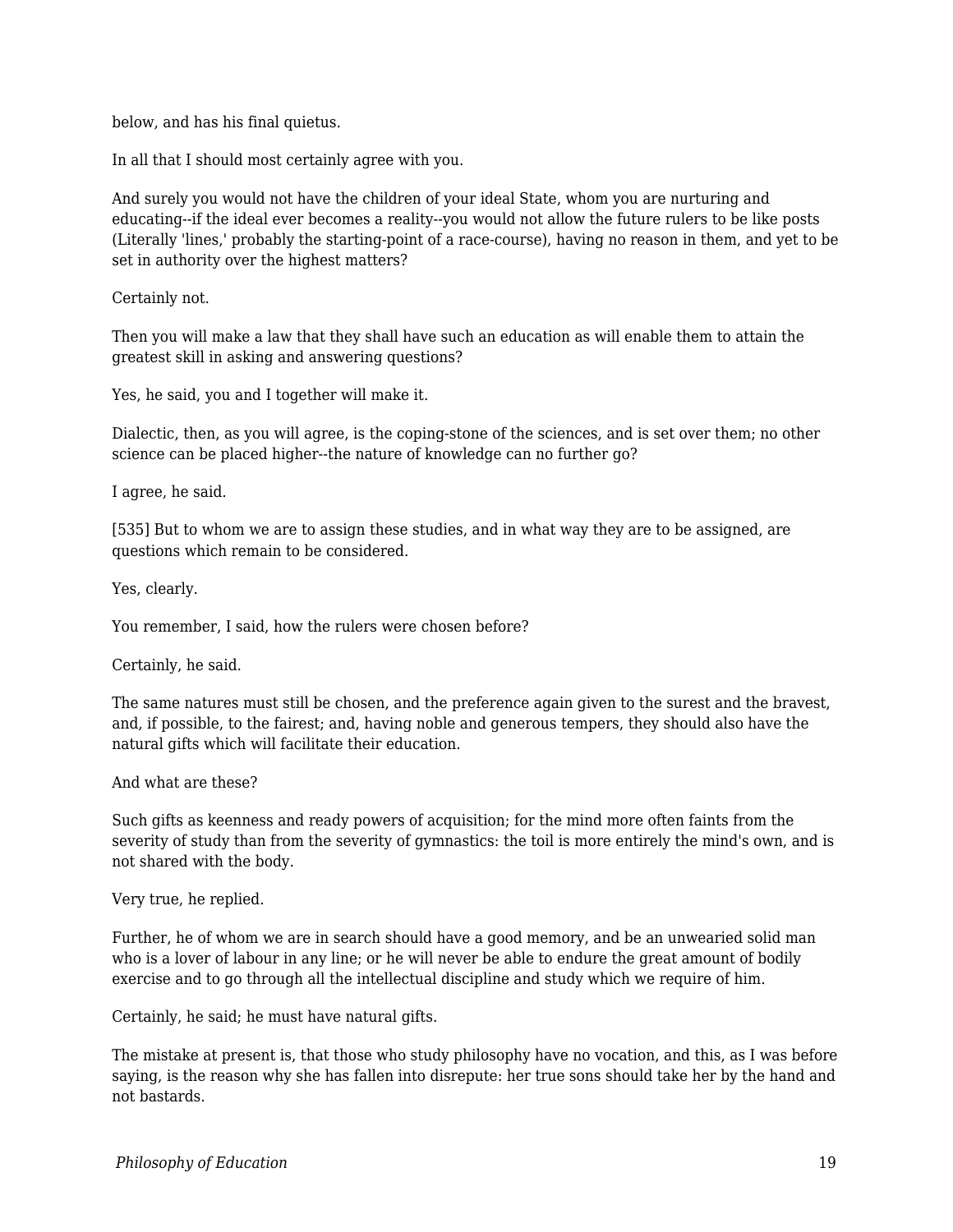#### What do you mean?

In the first place, her votary should not have a lame or halting industry– I mean, that he should not be half industrious and half idle: as, for example, when a man is a lover of gymnastic and hunting, and all other bodily exercises, but a hater rather than a lover of the labour of learning or listening or enquiring. Or the occupation to which he devotes himself may be of an opposite kind, and he may have the other sort of lameness.

#### Certainly, he said.

And as to truth, I said, is not a soul equally to be deemed halt and lame which hates voluntary falsehood and is extremely indignant at herself and others when they tell lies, but is patient of involuntary falsehood, and does not mind wallowing like a swinish beast in the mire of ignorance, and has no shame at being detected?

#### To be sure.

[536] And, again, in respect of temperance, courage, magnificence, and every other virtue, should we not carefully distinguish between the true son and the bastard? for where there is no discernment of such qualities states and individuals unconsciously err; and the state makes a ruler, and the individual a friend, of one who, being defective in some part of virtue, is in a figure lame or a bastard.

#### That is very true, he said.

All these things, then, will have to be carefully considered by us; and if only those whom we introduce to this vast system of education and training are sound in body and mind, justice herself will have nothing to say against us, and we shall be the saviours of the constitution and of the State; but, if our pupils are men of another stamp, the reverse will happen, and we shall pour a still greater flood of ridicule on philosophy than she has to endure at present.

That would not be creditable.

Certainly not, I said; and yet perhaps, in thus turning jest into earnest I am equally ridiculous.

In what respect?

I had forgotten, I said, that we were not serious, and spoke with too much excitement. For when I saw philosophy so undeservedly trampled under foot of men I could not help feeling a sort of indignation at the authors of her disgrace: and my anger made me too vehement.

Indeed! I was listening, and did not think so.

But I, who am the speaker, felt that I was. And now let me remind you that, although in our former selection we chose old men, we must not do so in this. Solon was under a delusion when he said that a man when he grows old may learn many things--for he can no more learn much than he can run much; youth is the time for any extraordinary toil.

Of course.

And, therefore, calculation and geometry and all the other elements of instruction, which are a preparation for dialectic, should be presented to the mind in childhood; not, however, under any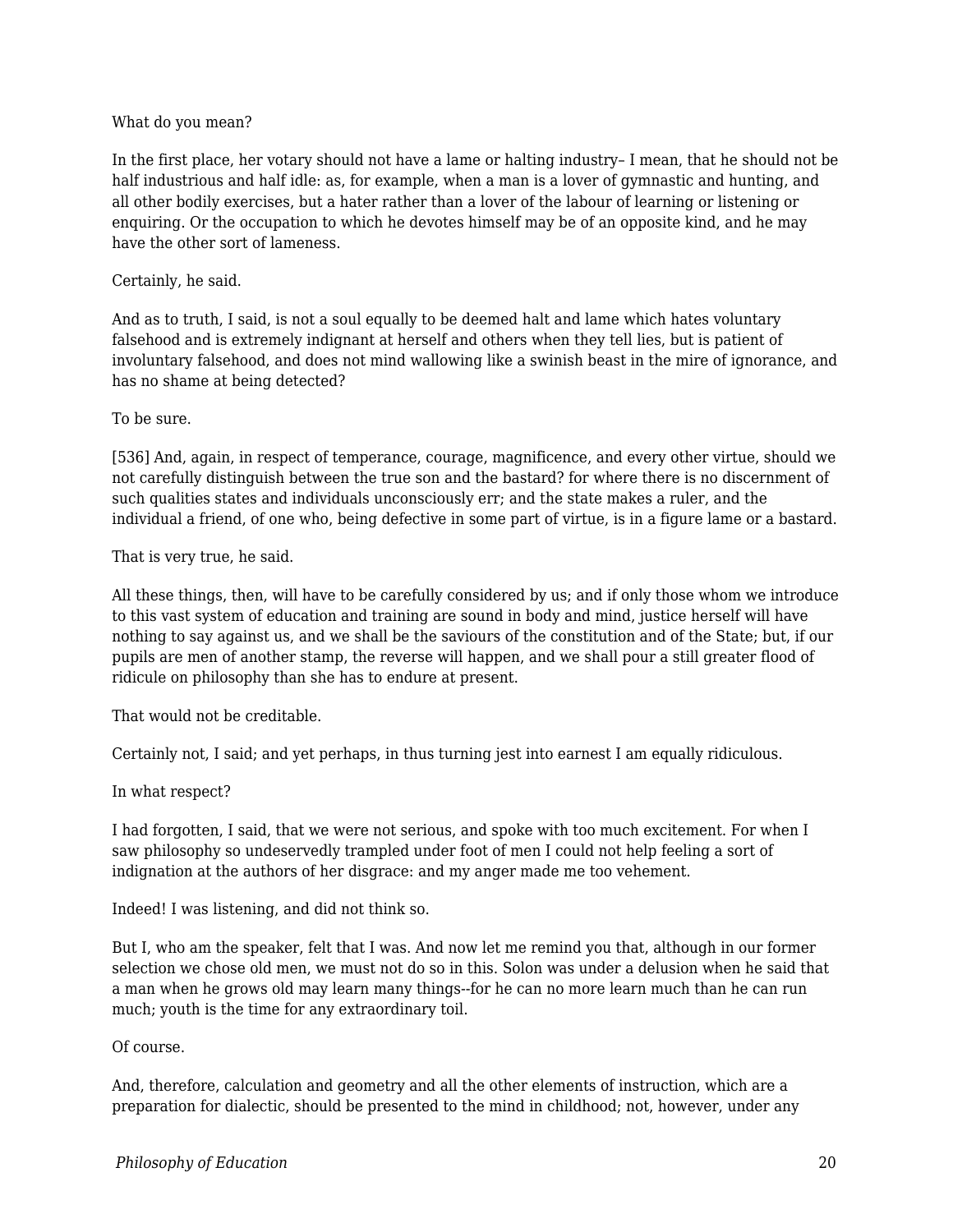notion of forcing our system of education.

Why not?

Because a freeman ought not to be a slave in the acquisition of knowledge of any kind. Bodily exercise, when compulsory, does no harm to the body; but knowledge which is acquired under compulsion obtains no hold on the mind.

Very true.

Then, my good friend, I said, do not use compulsion, but let early education be a sort of amusement; [537] you will then be better able to find out the natural bent.

That is a very rational notion, he said.

Do you remember that the children, too, were to be taken to see the battle on horseback; and that if there were no danger they were to be brought close up and, like young hounds, have a taste of blood given them?

#### Yes, I remember.

The same practice may be followed, I said, in all these things--labours, lessons, dangers--and he who is most at home in all of them ought to be enrolled in a select number.

#### At what age?

At the age when the necessary gymnastics are over: the period whether of two or three years which passes in this sort of training is useless for any other purpose; for sleep and exercise are unpropitious to learning; and the trial of who is first in gymnastic exercises is one of the most important tests to which our youth are subjected.

#### Certainly, he replied.

After that time those who are selected from the class of twenty years old will be promoted to higher honour, and the sciences which they learned without any order in their early education will now be brought together, and they will be able to see the natural relationship of them to one another and to true being.

Yes, he said, that is the only kind of knowledge which takes lasting root.

Yes, I said; and the capacity for such knowledge is the great criterion of dialectical talent: the comprehensive mind is always the dialectical.

I agree with you, he said.

These, I said, are the points which you must consider; and those who have most of this comprehension, and who are most steadfast in their learning, and in their military and other appointed duties, when they have arrived at the age of thirty have to be chosen by you out of the select class, and elevated to higher honour; and you will have to prove them by the help of dialectic, in order to learn which of them is able to give up the use of sight and the other senses, and in company with truth to attain absolute being: And here, my friend, great caution is required.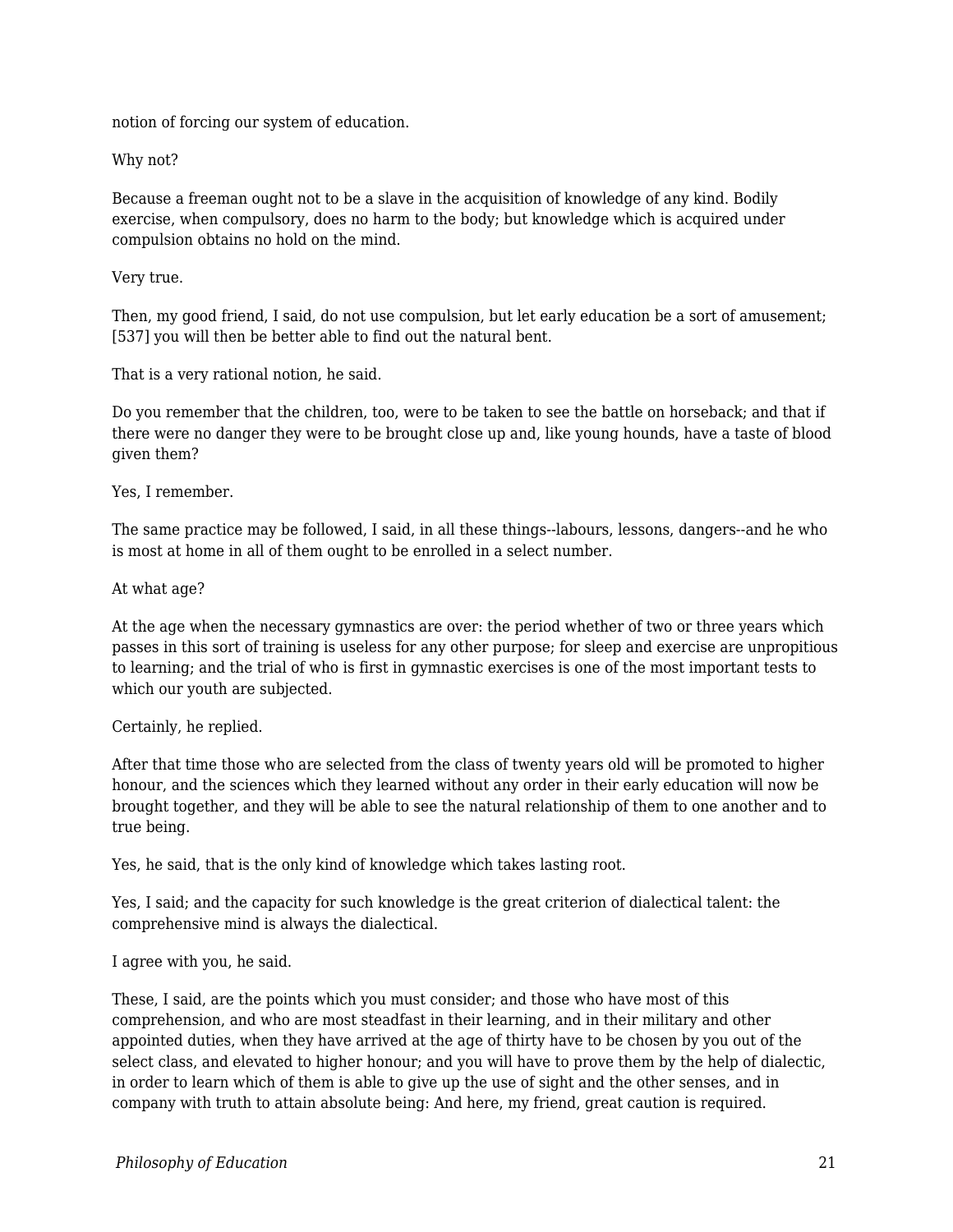#### Why great caution?

Do you not remark, I said, how great is the evil which dialectic has introduced?

What evil? he said.

The students of the art are filled with lawlessness.

Quite true, he said.

Do you think that there is anything so very unnatural or inexcusable in their case? or will you make allowance for them?

In what way make allowance?

I want you, I said, by way of parallel, to imagine a supposititious son who is brought up in great wealth; [538] he is one of a great and numerous family, and has many flatterers. When he grows up to manhood, he learns that his alleged are not his real parents; but who the real are he is unable to discover. Can you guess how he will be likely to behave towards his flatterers and his supposed parents, first of all during the period when he is ignorant of the false relation, and then again when he knows? Or shall I guess for you?

If you please.

Then I should say, that while he is ignorant of the truth he will be likely to honour his father and his mother and his supposed relations more than the flatterers; he will be less inclined to neglect them when in need, or to do or say anything against them; and he will be less willing to disobey them in any important matter.

He will.

But when he has made the discovery, I should imagine that he would diminish his honour and regard for them, and would become more devoted to the flatterers; their influence over him would greatly increase; he would now live after their ways, and openly associate with them, and, unless he were of an unusually good disposition, he would trouble himself no more about his supposed parents or other relations.

Well, all that is very probable. But how is the image applicable to the disciples of philosophy?

In this way: you know that there are certain principles about justice and honour, which were taught us in childhood, and under their parental authority we have been brought up, obeying and honouring them.

That is true.

There are also opposite maxims and habits of pleasure which flatter and attract the soul, but do not influence those of us who have any sense of right, and they continue to obey and honour the maxims of their fathers.

True.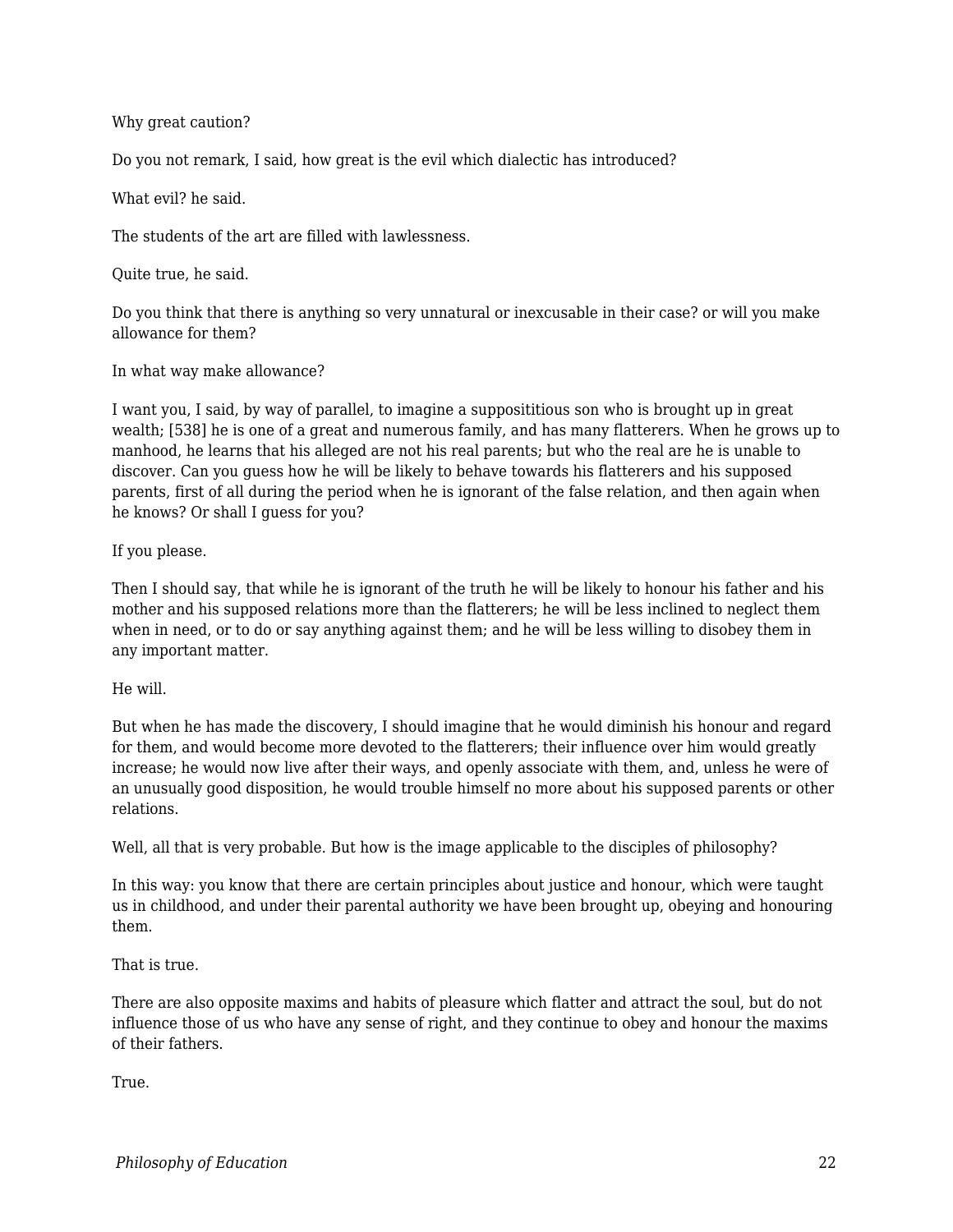Now, when a man is in this state, and the questioning spirit asks what is fair or honourable, and he answers as the legislator has taught him, and then arguments many and diverse refute his words, until he is driven into believing that nothing is honourable any more than dishonourable, or just and good any more than the reverse, and so of all the notions which he most valued, do you think that he will still honour and obey them as before?

#### Impossible.

And when he ceases to think them honourable and natural as heretofore, [539] and he fails to discover the true, can he be expected to pursue any life other than that which flatters his desires?

#### He cannot.

And from being a keeper of the law he is converted into a breaker of it?

## Unquestionably.

Now all this is very natural in students of philosophy such as I have described, and also, as I was just now saying, most excusable.

Yes, he said; and, I may add, pitiable.

Therefore, that your feelings may not be moved to pity about our citizens who are now thirty years of age, every care must be taken in introducing them to dialectic.

## Certainly.

There is a danger lest they should taste the dear delight too early; for youngsters, as you may have observed, when they first get the taste in their mouths, argue for amusement, and are always contradicting and refuting others in imitation of those who refute them; like puppy-dogs, they rejoice in pulling and tearing at all who come near them.

Yes, he said, there is nothing which they like better.

And when they have made many conquests and received defeats at the hands of many, they violently and speedily get into a way of not believing anything which they believed before, and hence, not only they, but philosophy and all that relates to it is apt to have a bad name with the rest of the world.

Too true, he said.

But when a man begins to get older, he will no longer be guilty of such insanity; he will imitate the dialectician who is seeking for truth, and not the eristic, who is contradicting for the sake of amusement; and the greater moderation of his character will increase instead of diminishing the honour of the pursuit.

Very true, he said.

And did we not make special provision for this, when we said that the disciples of philosophy were to be orderly and steadfast, not, as now, any chance aspirant or intruder?

Very true.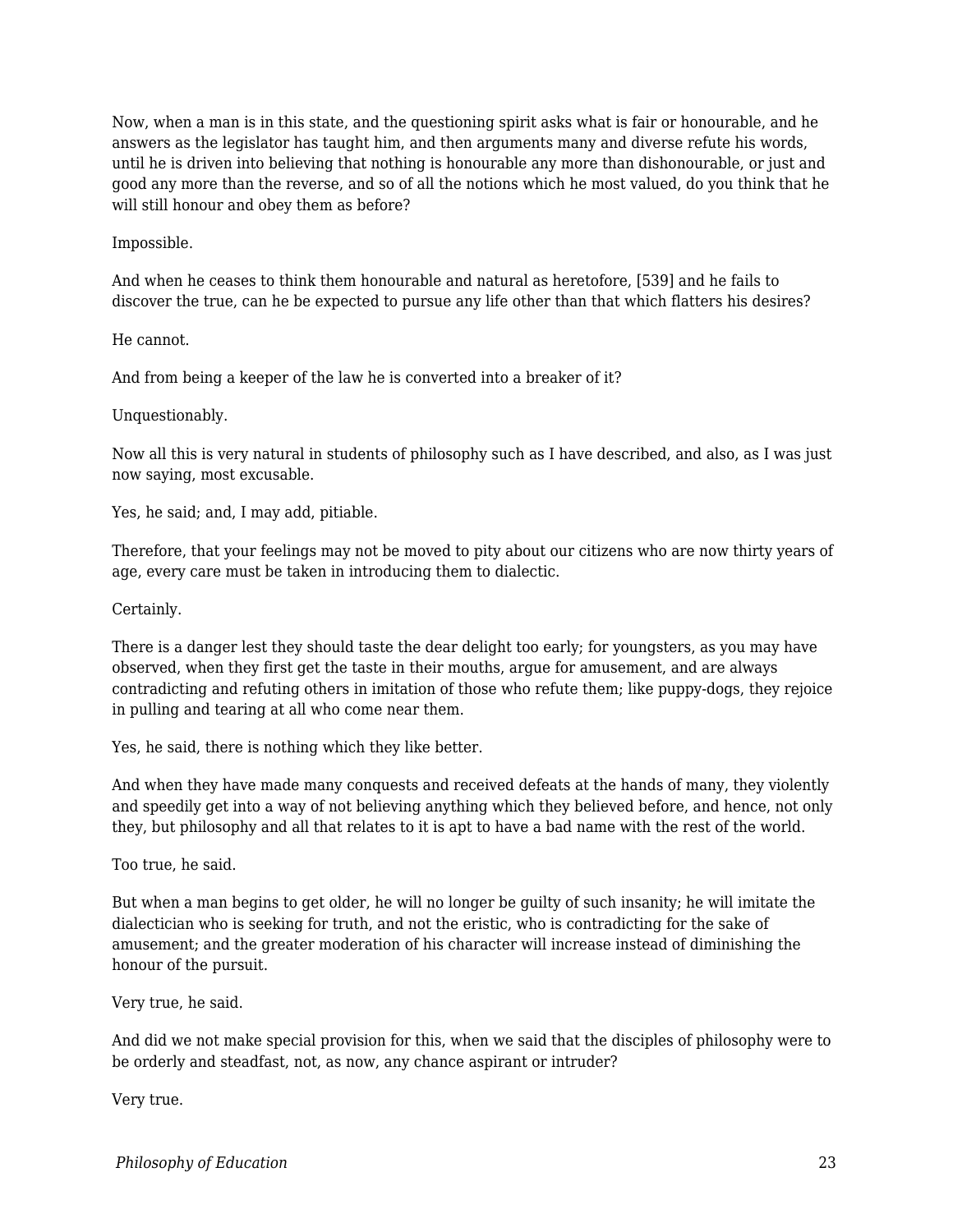Suppose, I said, the study of philosophy to take the place of gymnastics and to be continued diligently and earnestly and exclusively for twice the number of years which were passed in bodily exercise- will that be enough?

Would you say six or four years? he asked.

Say five years, I replied; at the end of the time they must be sent down again into the den and compelled to hold any military or other office which young men are qualified to hold: in this way they will get their experience of life, and there will be an opportunity of trying whether, when they are drawn all manner of ways by temptation, they will stand firm or flinch.

[540] And how long is this stage of their lives to last?

Fifteen years, I answered; and when they have reached fifty years of age, then let those who still survive and have distinguished themselves in every action of their lives and in every branch of knowledge come at last to their consummation: the time has now arrived at which they must raise the eye of the soul to the universal light which lightens all things, and behold the absolute good; for that is the pattern according to which they are to order the State and the lives of individuals, and the remainder of their own lives also; making philosophy their chief pursuit, but, when their turn comes, toiling also at politics and ruling for the public good, not as though they were performing some heroic action, but simply as a matter of duty; and when they have brought up in each generation others like themselves and left them in their place to be governors of the State, then they will depart to the Islands of the Blest and dwell there; and the city will give them public memorials and sacrifices and honour them, if the Pythian oracle consent, as demigods, but if not, as in any case blessed and divine.

You are a sculptor, Socrates, and have made statues of our governors faultless in beauty.

Yes, I said, Glaucon, and of our governesses too; for you must not suppose that what I have been saying applies to men only and not to women as far as their natures can go.

There you are right, he said, since we have made them to share in all things like the men.

Well, I said, and you would agree (would you not?) that what has been said about the State and the government is not a mere dream, and although difficult not impossible, but only possible in the way which has been supposed; that is to say, when the true philosopher kings are born in a State, one or more of them, despising the honours of this present world which they deem mean and worthless, esteeming above all things right and the honour that springs from right, and regarding justice as the greatest and most necessary of all things, whose ministers they are, and whose principles will be exalted by them when they set in order their own city?

How will they proceed?

They will begin by sending out into the country all the inhabitants of the city who are more than ten years old, and will take possession of their children, who will be unaffected by the habits of their parents; these they will train in their own habits and laws, I mean in the laws which we have given them: and in this way the State and constitution of which we were speaking will soonest and most easily attain happiness, and the nation which has such a constitution will gain most.

Yes, that will be the best way. And I think, Socrates, that you have very well described how, if ever, such a constitution might come into being.